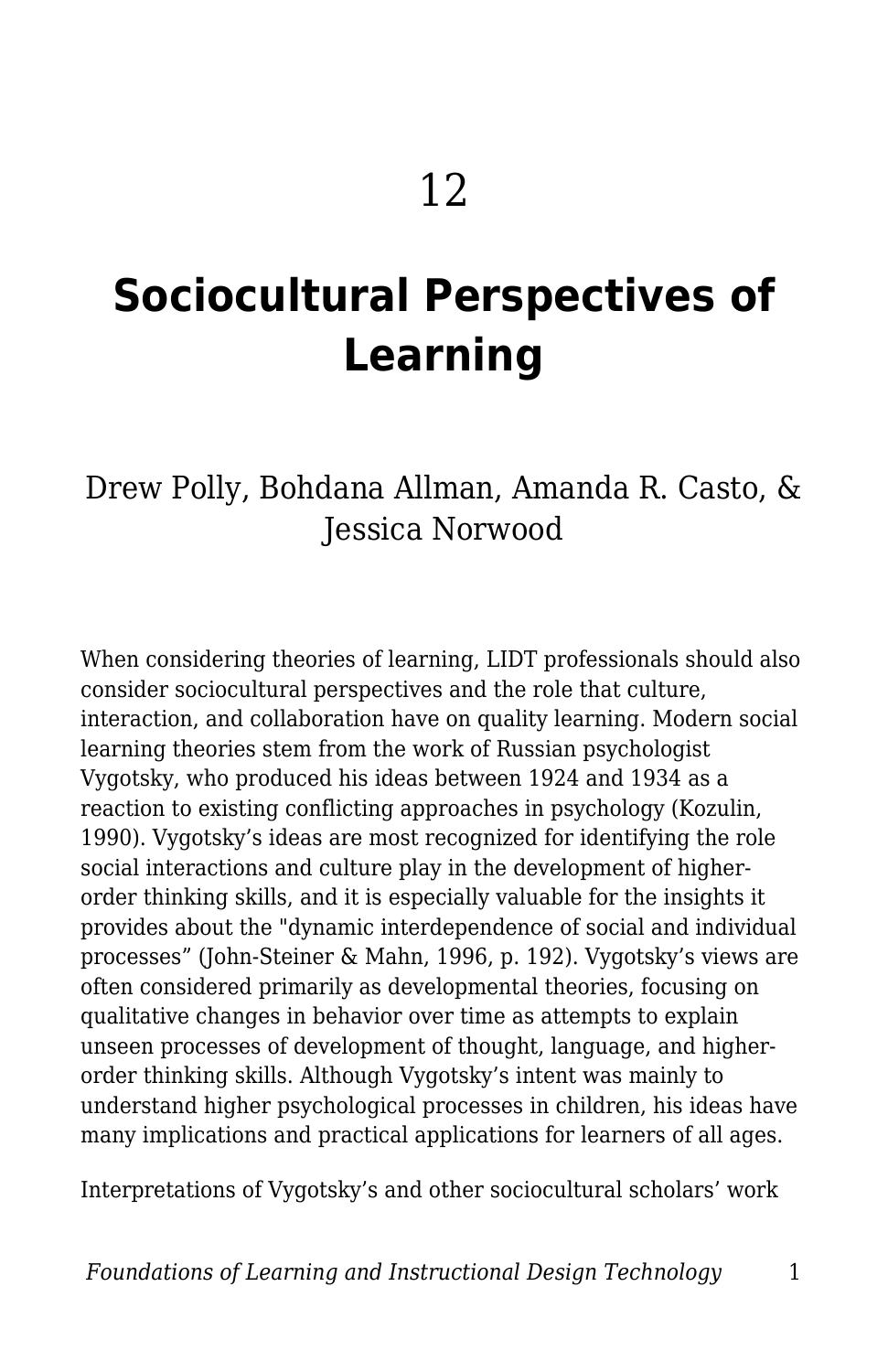have led to diverse perspectives and a variety of new approaches to education. Today, sociocultural theory and related approaches are widely recognized and accepted in psychology and education and are especially valued in the field of applied linguistics because of its underlying notion that language and thought are connected. Sociocultural theory is also becoming increasingly influential in the field of instructional design. In this chapter, we first review some of the fundamental principles of sociocultural theory of learning. We then suggest design implications for learning, teaching, and education in general. Following, we consider how sociocultural theories of learning should influence instructional design.

#### **Fundamental Principles of Sociocultural Perspectives On Learning**

Three themes are often identified with Vygotsky's ideas of sociocultural learning: (1) human development and learning originate in social, historical, and cultural interactions, (2) use of psychological tools, particularly language, mediate development of higher mental functions, and (3) learning occurs within the Zone of Proximal Development. While we discuss these ideas separately, they are closely interrelated, non-hierarchical, and connected.

**Human development and learning originate in social, historical, and cultural interactions.** Vygotsky contended that thinking has social origins, social interactions play a critical role especially in the development of higher order thinking skills, and cognitive development cannot be fully understood without considering the social and historical context within which it is embedded. He explained, "Every function in the child's cultural development appears twice: first, on the social level, and later, on the individual level; first between people (interpsychological) and then inside the child (intrapsychological)" (Vygotsky, 1978, p. 57). It is through working with others on a variety of tasks that a learner adopts socially shared experiences and associated effects and acquires useful strategies and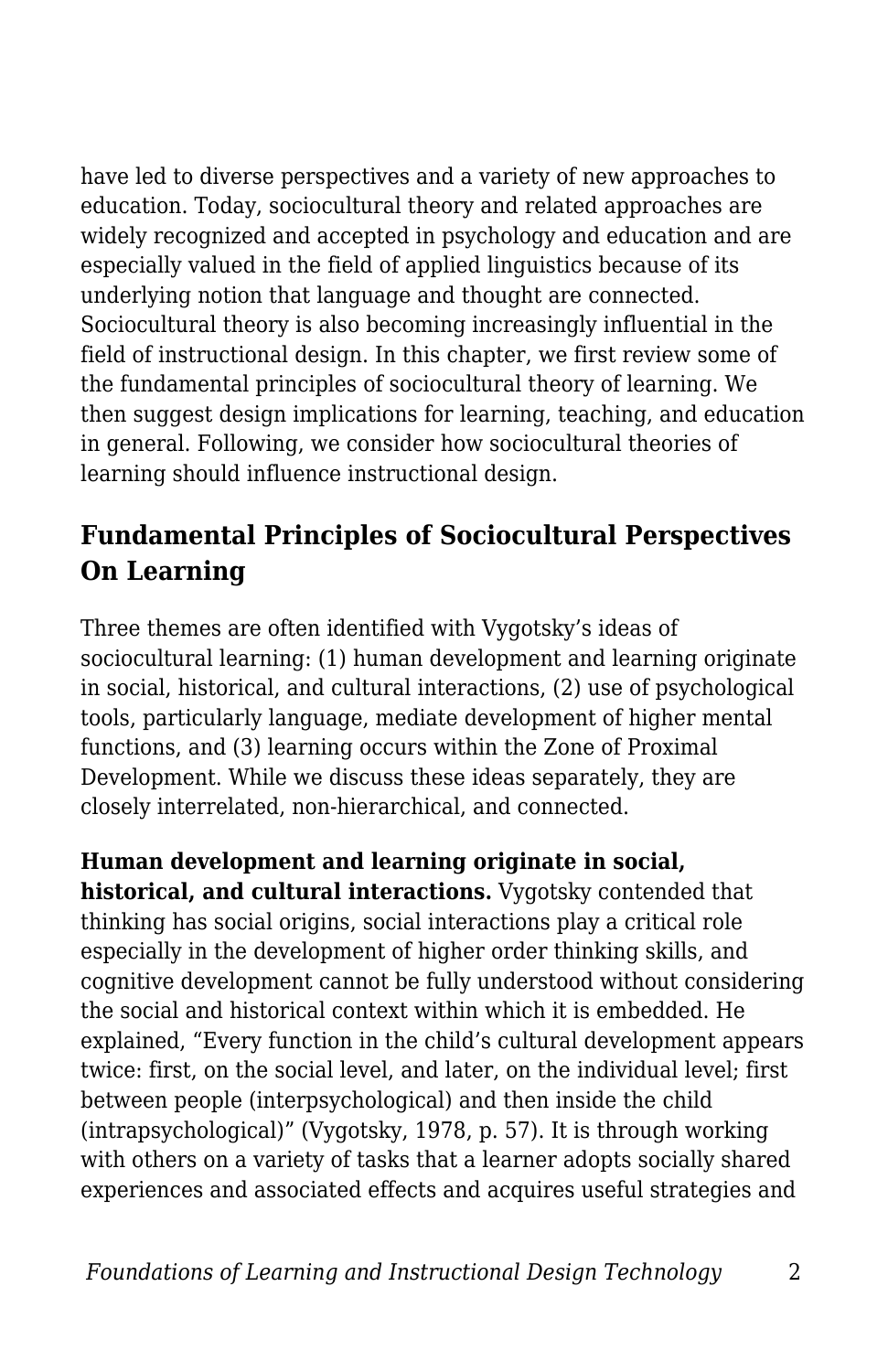knowledge (Scott & Palincsar, 2013).

Rogoff (1990) refers to this process as guided participation, where a learner actively acquires new culturally valuable skills and capabilities through a meaningful, collaborative activity with an assisting, more experienced other. It is critical to notice that these culturally mediated functions are viewed as being embedded in sociocultural activities rather than being self-contained. Development is a "transformation of participation in a sociocultural activity" not a transmission of discrete cultural knowledge or skills (Matusov, 2015, p. 315). The processes of guided participation reveal the Vygotskian view of cognitive development "as the transformation of socially shared activities into internalized processes," or an act of enculturation, thus rejecting the Cartesian dichotomy between the internal and the external (John-Steiner & Mahn, 1996, p. 192).

This Vygotskian notion of social learning stands in contrast to more popular Piaget's ideas of cognitive development, which assume that development through certain stages is biologically determined, originates in the individual, and precedes cognitive complexity. This difference in assumptions has significant implications to the design and development of learning experiences. If we believe as Piaget did that development precedes learning, then we will make sure that new concepts and problems are not introduced until learners have developed innate capabilities to understand them. On the other hand, if we believe as Vygotsky did that learning drives development and that development occurs as we learn a variety of concepts and principles, recognizing their applicability to new tasks and new situations, then our instructional design will look very different. We will ensure that instructional activities are structured in ways that promote individual student learning and development. We will know that it is the process of learning that enables achievement of higher levels of development, which in turn affects "readiness to learn a new concept" (Miller, 2011, p. 197). In essence: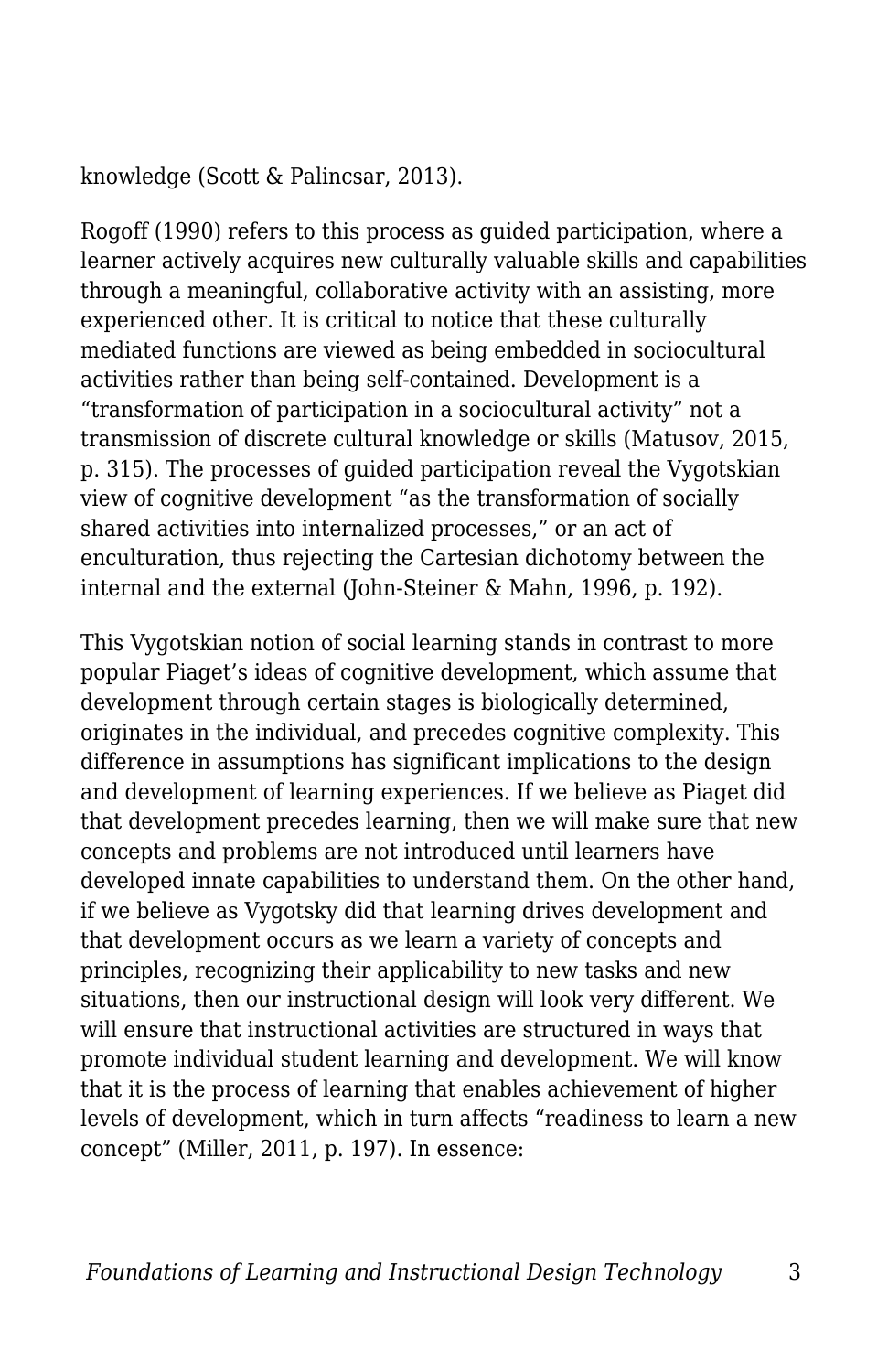Learning awakens a variety of internal developmental processes that are able to operate only when the child is interacting with people in his environment and with his peers . . . learning is not development; however, properly organized learning results in mental development and sets in motion a variety of developmental processes that would be impossible apart from learning. Thus learning is a necessary and universal aspect of the process of developing culturally organized, specifically human, psychological functions (Vygotsky, 1978, p. 90).

Another implication based on Vygotskian views of learning is recognizing that there are individual differences as well as crosscultural differences in learning and development. As instructional designers, we should be more sensitive to diversity in learners and recognize that a large amount of research has been done on white, middle-class individuals associated with Western tradition, and the resulting understanding of development and learning often incorrectly assumes universality. Recognizing that "ideal thinking and behavior may differ for different cultures" and that "different historical and cultural circumstances may encourage different developmental routes to any given developmental endpoint" may prevent incorrect universalist views of all individuals and allow for environments that value diversity as a resource (Miller, 2011, p. 198).

**Use of psychological tools, particularly language, mediate development of higher mental functions.** Another important aspect of Vygotsky's views on learning is the significance of language in the learning process. Vygotsky reasoned that social structures determine people's working conditions and interactions with others, which in turn shape their cognition, beliefs, attitudes, and perception of reality and that social and individual work is mediated by tools and signs, or semiotics, such as language, systems of counting, conventional signs, and works of art. He suggested that the use of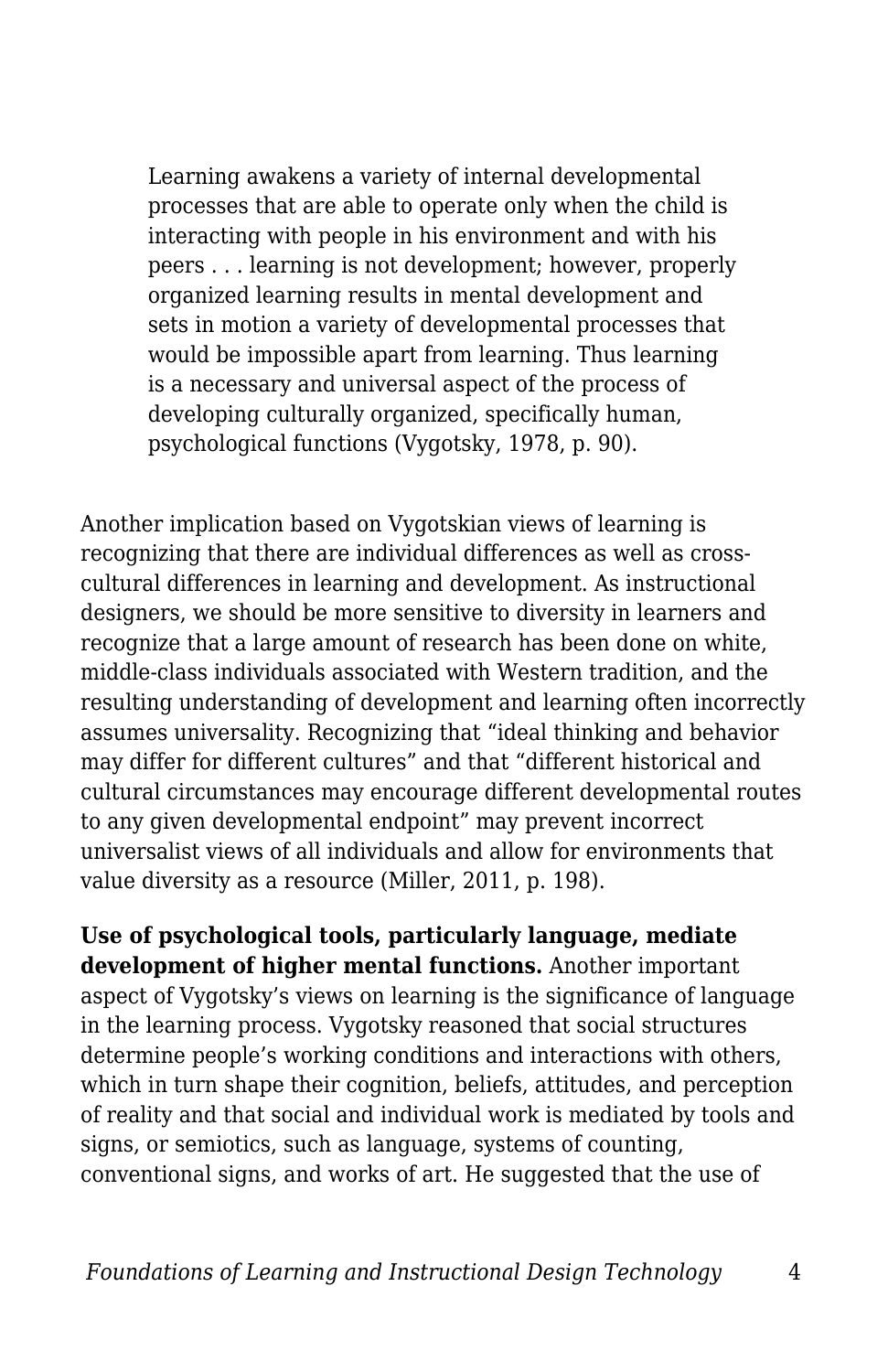tools, or semiotic mediation, facilitates co-construction of knowledge and mediates both social and individual functioning. These semiotic means play an important role in development and learning through appropriation, a process of an individual's adopting these socially available psychological tools to assist future independent problem solving (John-Steiner & Mahn, 1996). This means that children and learners do not need to reinvent already existing tools in order to be able to use them. They only need to be introduced to how a particular tool is used, then they can use it across a variety of situations solving new problems (Scott & Palincsar, 2013).

Vygotsky viewed language as the ultimate collection of symbols and tools that emerge within a culture. It is potentially the greatest tool at our disposal, a form of a symbolic mediation that plays two critical roles in development: to communicate with others and to construct meaning.

#### **Learning occurs within the zone of proximal development.**

Probably the most widely applied sociocultural concept in the design of learning experiences is the concept of the Zone of Proximal Development (ZPD). Vygotsky (1978) defined ZPD as "the distance between the actual developmental level as determined by independent problem solving and the level of potential development as determined through problem solving under adult guidance or in collaboration with more capable peers" (p. 86). He believed that learning should be matched with an individual's developmental level and that in order to understand the connection between development and learning, it is necessary to distinguish the actual and the potential levels of development. Learning and development are best understood when the focus is on processes rather than their products. He considered the ZPD to be a better and more dynamic indicator of cognitive development since it reflects what the learner is in the process of learning as compared to merely measuring what the learner can accomplish independently, reflecting what has been already learned (Vygotsky, 1978).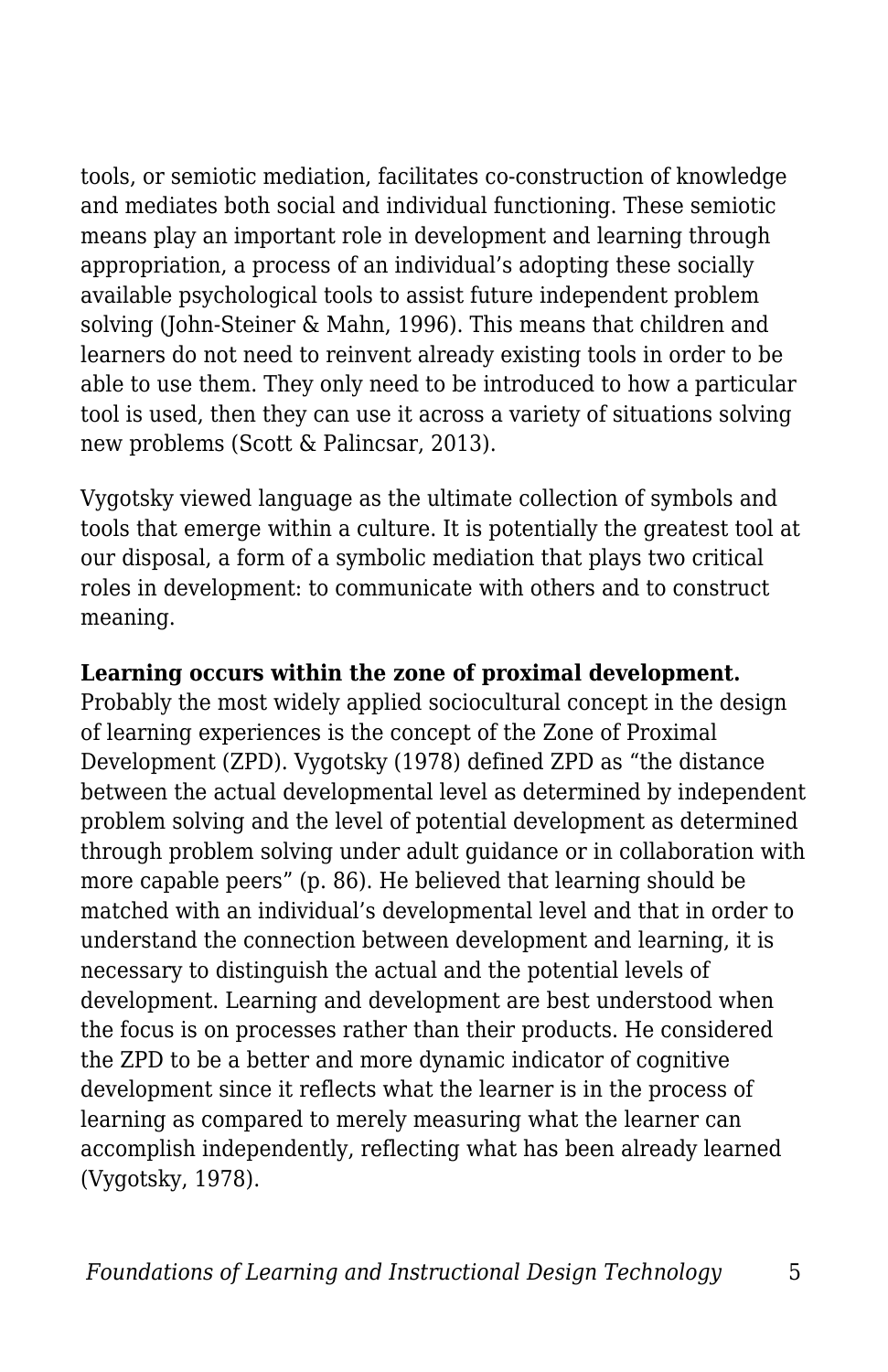Vygotsky argued that productive interactions align instruction toward the ZPD, and providing instruction and guidance within the ZPD allows a learner to develop skills and strategies they will eventually apply on their own in other situations (1978). This highlights the importance of instructional decisions related to types and quality of interactions in designing effective learning experiences. Whether these interactions occur with a more experienced other or another learner with similar skills, there should always be a degree of common understanding about the task, described as intersubjectivity., The partners should have a sense of shared authority over the process, and they should actively collaborate to co-construct understanding. It is important to notice that ZPD should be viewed broadly as "any situation in which some activity is leading individuals beyond their current level of functioning," applicable not only to instructional activities but to play, work, and many other activities (Miller, 2011, p. 178).

The notion of instructional *scaffolding* is closely related to the idea of ZPD. Scaffolding is the set of tools or actions that help a learner successfully complete a task within ZPD. Scaffoldings typically include a mutual and dynamic nature of interaction where both the learner and the one providing the scaffold influence each other and adjust their behavior as they collaborate. The types and the extent of supports provided in a learning experience are based on performance, and the scaffold is gradually phased out (Miller, 2011). The expert motivates and guides the learner by providing just enough assistance, modeling, and highlighting critical features of the task as well as continually evaluating and adjusting supports as needed. Additionally, providing opportunities for reflection as part of the learning experience further promotes more complex, meaningful, and lasting learning experiences. In the case of digital learning experiences, scaffolds are not necessarily provided by individuals, but may be embedded into the experience.

Ideas such as ZPD and scaffolding bring to light a fundamentally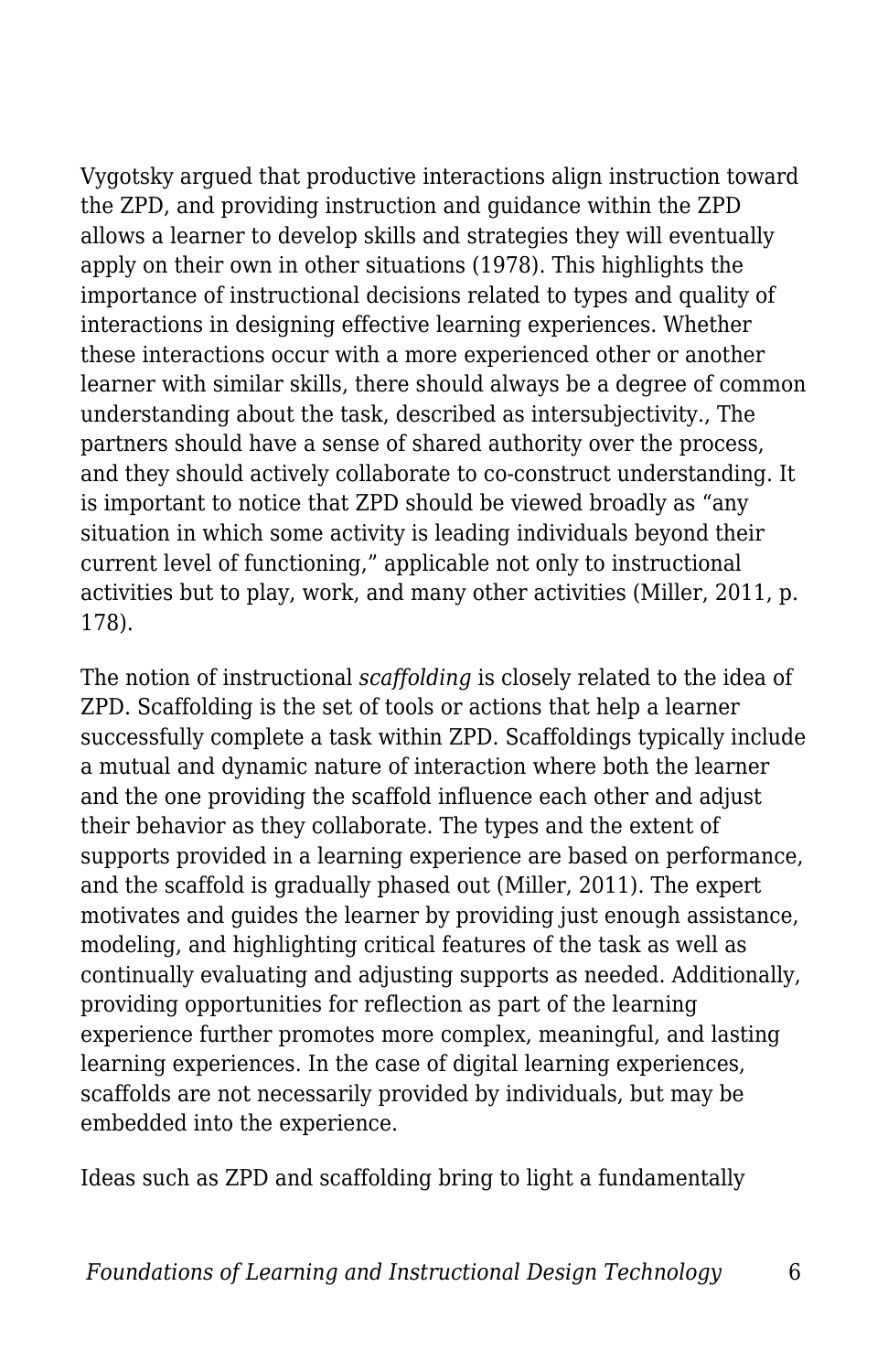different view of an instructor who serves more as a facilitator of learning rather than a fount of knowledge. Likewise, the learner takes on more responsibilities such as determining their learning goals, becoming a resource of knowledge for peers, and actively collaborating in the learning process (Grabinger, Aplin, & Ponnappa-Brenner, 2007). This shift in roles promotes individualized, differentiated, and learner-centered types of instruction, and when accompanied with effective pedagogical practices, it has a potential to become a powerful alternative for reforming current educational systems and creating environments where many different individuals develop deep understanding of important subjects (Watson & Reigeluth, 2016).

#### **Summary of Sociocultural Theory**

Sociocultural theory has several widely recognized strengths. First, it emphasizes the broader social, cultural, and historical context of any human activity. It does not view individuals as isolated entities; rather, it provides a richer perspective, focusing on the fluid boundary between self and others. It portrays the dynamic of a learner acquiring knowledge and skills from the society and then in turn shaping their environment (Miller, 2011). Second, sociocultural theory is sensitive to individual and cross-cultural diversity. In contrast to many other universalist theories, sociocultural theory acknowledges both differences in individuals within a culture and differences in individuals across cultures. It recognizes that "different historical and cultural circumstances may encourage different developmental routes to any given developmental endpoint" depending on particular social or physical circumstances and tools available (Miller, 2011, p. 198). Finally, sociocultural theory greatly contributes to our theoretical understanding of cognitive development by integrating the notion of learning and development. The idea of learning driving development rather than being determined by a developmental level of the learner fundamentally changes our understanding of the learning process and has significant instructional and educational implications (Miller,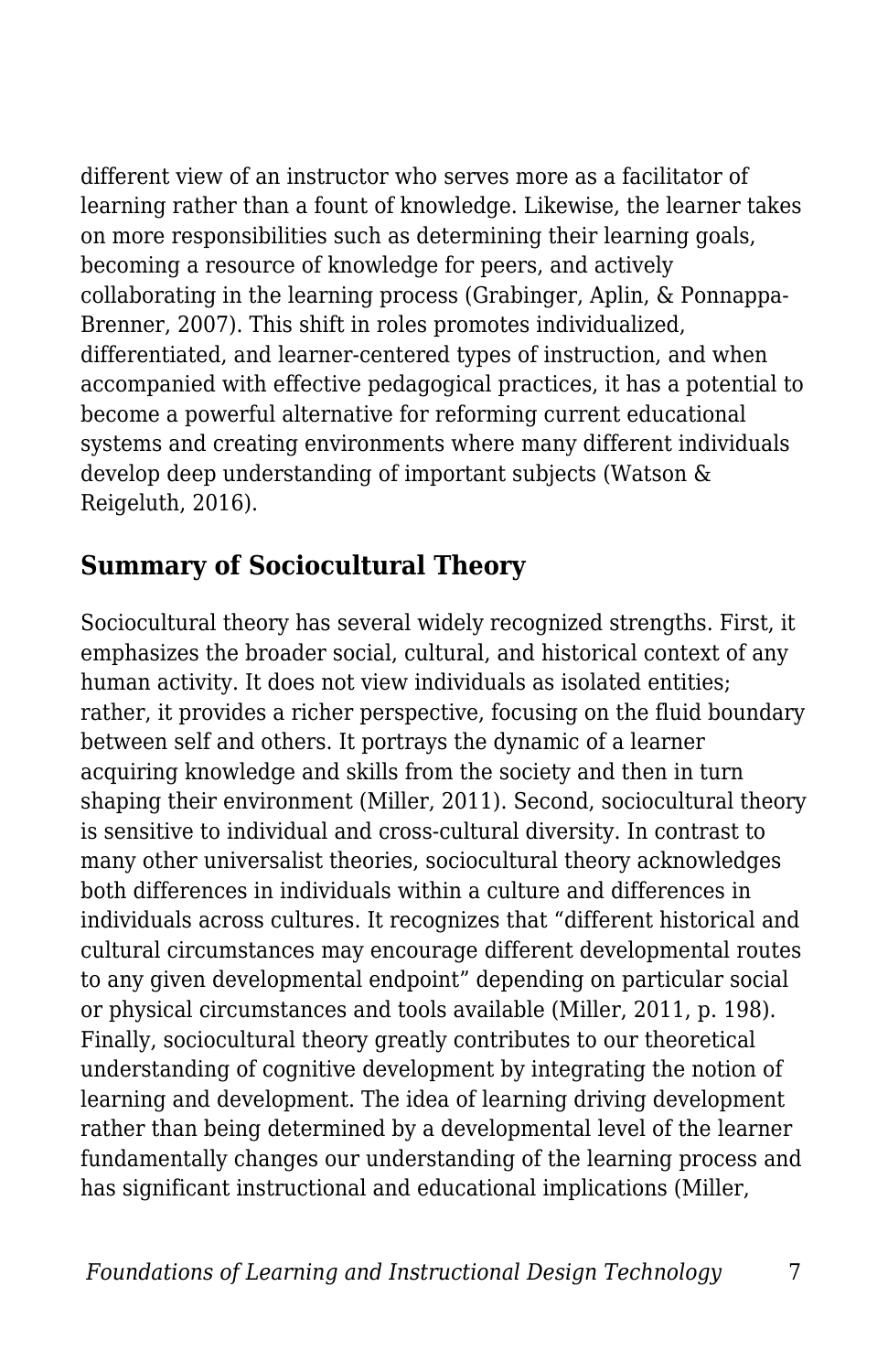#### 2011).

There are also limitations to the sociocultural perspective. The first limitation is related to Vygotsky's premature death, as many of his theories remained incomplete. Furthermore, his work was largely unknown until fairly recently due to political reasons and issues with translation. The second major limitation is associated with the vagueness of the ZPD. Individuals may have wide or narrow zones, which may be both desirable and undesirable, depending on the circumstances. Knowing only the width of the zone "does not provide an accurate picture of [the learner's]learning, ability, style of learning, and current level of development compared to other children of the same age and degree of motivation" (Miller, 2011, p. 198). Additionally, there is little known about whether a child's zone is comparable across different learning domains, with different individuals, and whether the size of the zone changes over time. here is also not a common metric scale to measure ZPD. Finally, Rogoff (1990) pointed out that Vygotsky's theories may not be as relevant to all cultures as originally thought. She provides an example of scaffolding being heavily dependent on verbal instruction and thus not equally effective in all cultures for all types of learning.

The notion of social origins of learning, the interrelationship of language and thought, and the Zone of Proximal Development are Vygotsky's most important contributions. However, the practical applications of sociocultural theory are also significant that emphasize creating learner-centered instructional environments where learning by discovery, inquiry, active problem solving, and critical thinking are fostered through collaboration with experts and peers in communities of learners and encourage self-directed lifelong learning habits. Presenting authentic and cognitively challenging tasks within a context of collaborative activities, scaffolding learner's efforts by providing a structure and support to accomplish complex tasks, and providing opportunities for authentic and dynamic assessment are all important aspects of this approach. Sociocultural principles can be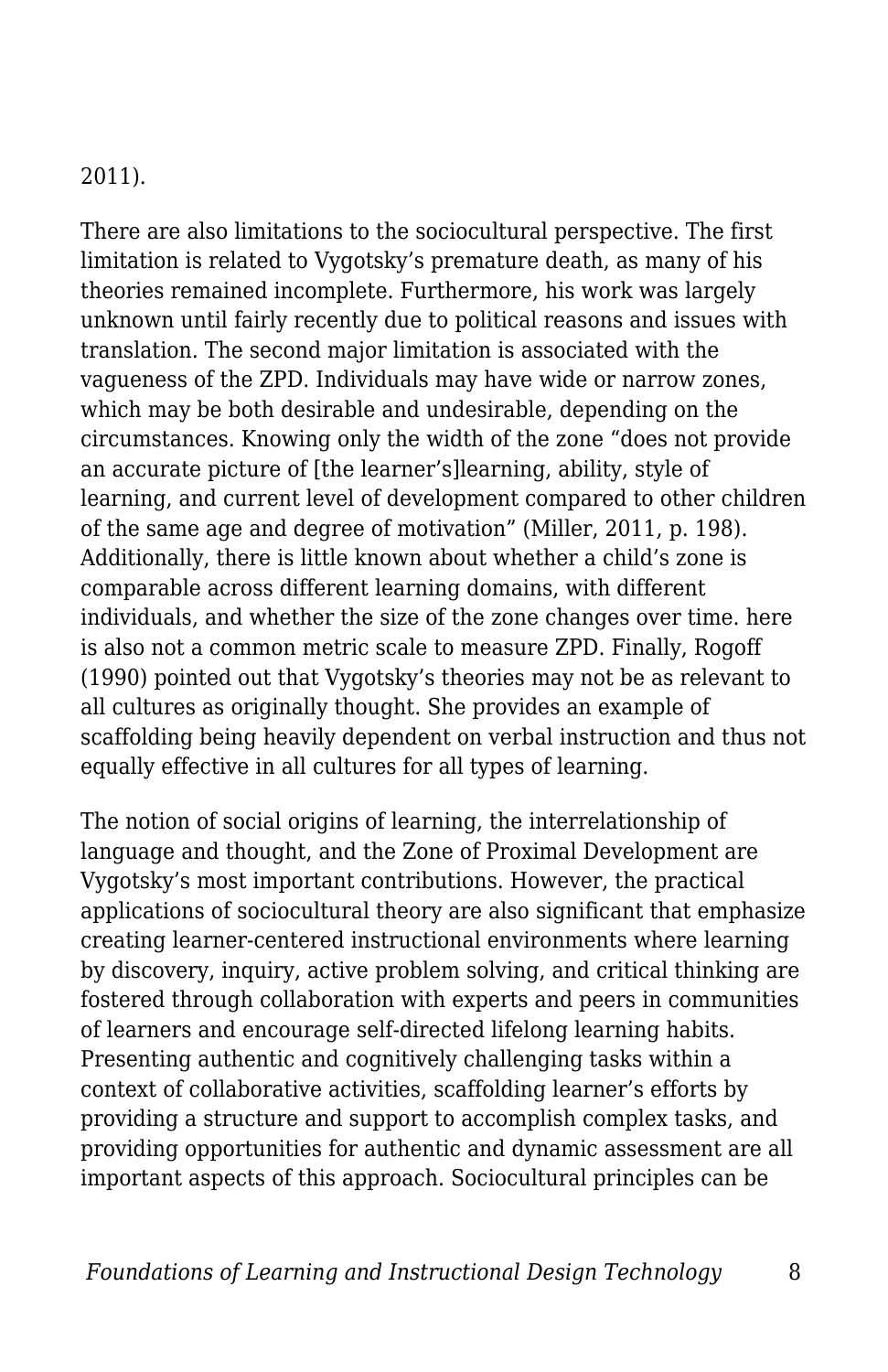applied in effective and meaningful ways to design instruction across the curriculum for learners of different ages and variety of skills, and they can be effectively integrated using a wide range of technologies and learning environments. The challenge remains for educators and instructional designers to elevate our practices from efficient, systemic approaches for teaching and instructional design to a focus on individual learners and effective pedagogical practices to develop empowered learners ready to successfully negotiate the rapidly changing era of information. Technology is at our fingertips, and it is up to us to competently implement its unique affordances to promote new ways to educate and support deep, meaningful, and self-directed learning. Grounding our practices in sociocultural theory can significantly aid our efforts.

## **Design Characteristics Related to Social Perspectives of Learning**

In this section major characteristics of sociocultural theory important to instructional design will be discussed. These include the focus on the individual learner and their context for learning and the use of effective pedagogies centered around collaborative practice and communities of learners.

#### **Focus On the Contextualized Learner in Social Learning Activities**

Sociocultural theory and related ideas provide a valuable contribution to a focus on the learner within their social, cultural, and historical context and also offer sound pedagogical solutions and strategies that facilitate development of critical thinking and lifelong learning (Grabinger, Aplin, & Ponnappa-Brenner, 2007). The American Psychological Association's *Learner-Centered Principles* (APA Work Group, 1997, p. 6) stated the following about social interactions on individual learners: "In interactive and collaborative instructional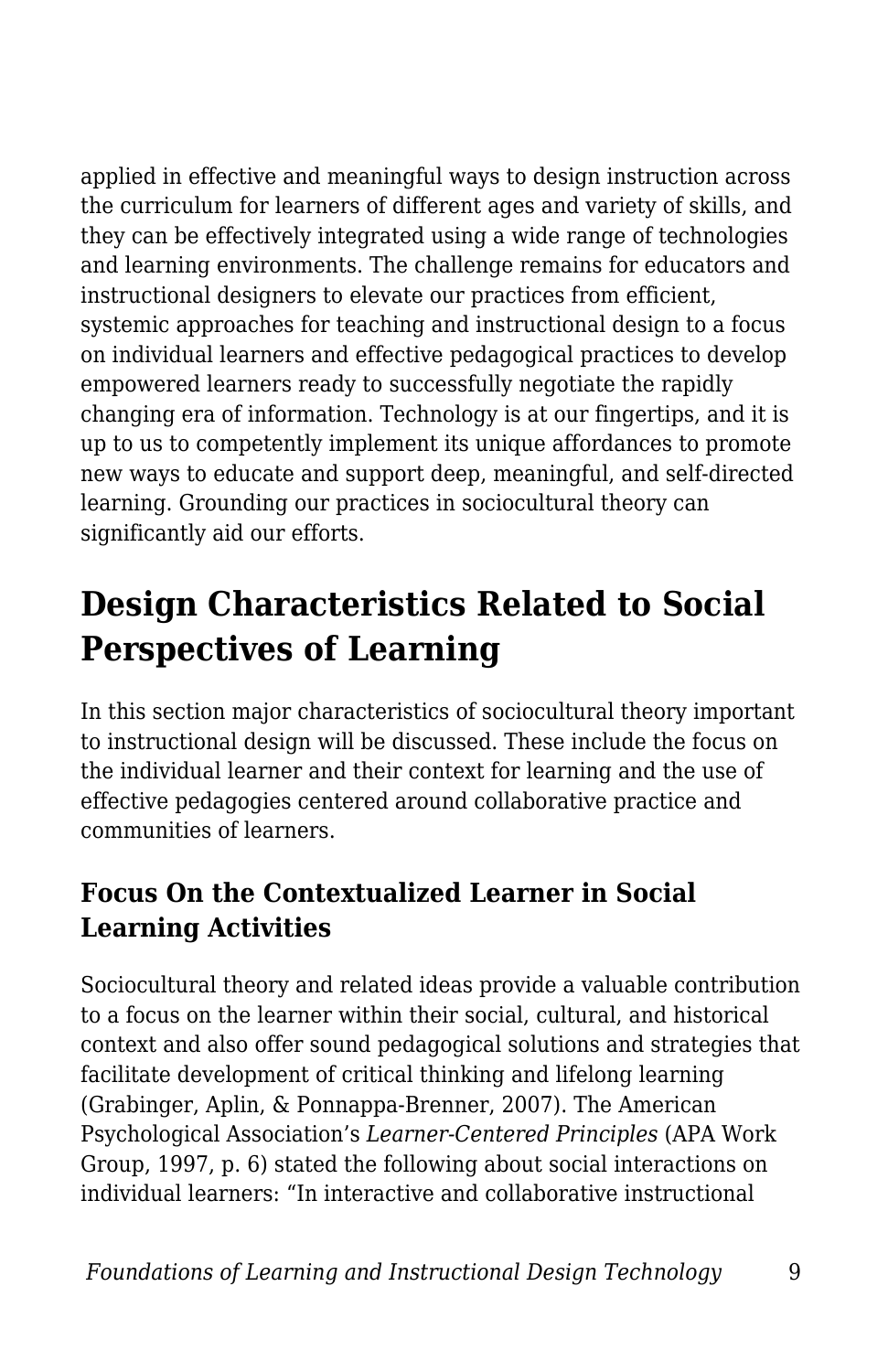contexts, individuals have an opportunity for perspective taking and reflective thinking that may lead to higher levels of cognitive, social, and moral development, as well as self-esteem."

Most instructional design models take into consideration a common or isolated concept of the learner, but recently, a strong call has been issued for a complete shift in our education and instructional design approaches to reflect our society's changing educational needs (Watson & Reigeluth, 2016). More contemporary design approaches, such as Universal Design for Learning, recognize that every learner is unique and influenced by his or her embedded context. These approaches strive to provide challenging and engaging curricula for diverse learners while also designing for the social influences that surround them.

#### **Use of Pedagogies Around Collaborative Practice**

Sociocultural theory encourages instructional designers to apply principles of collaborative practice that go beyond social constructivism to create learning communities. The sociocultural perspective views learning taking place through interaction, negotiation, and collaboration in solving authentic problems while emphasizing learning from experience and discourse, which is more than cooperative learning. This is visible, for example, in the ideas of*situated cognition (situated learning)* and *cognitive apprenticeships*.

Brown, Collins, and Duguid (1989), seminal authors on *situated cognition*, contended that "activity and situations are integral to cognition and learning" (p. 32). By socially interacting with others in real life contexts, learning occurs on deeper levels. They explained that "people who use tools actively rather than just acquire them, by contrast, build an increasingly rich implicit understanding of the world in which they use the tools and of the tools themselves" (Brown, Collins, & Duguid, 1989, p. 33).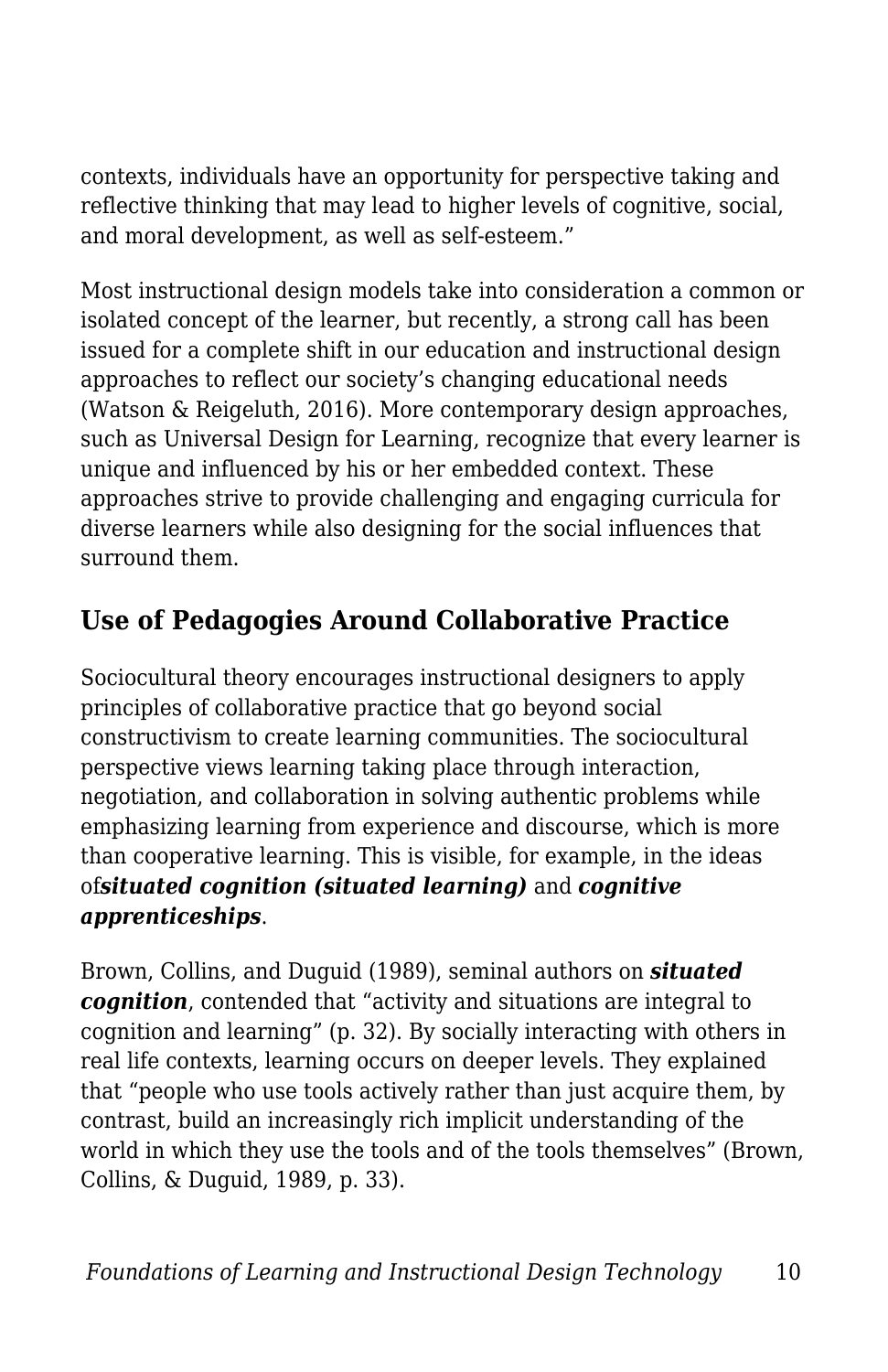This implicit understanding of the world around them influences how learners understand and respond to instruction. In one study, Carraher, Carraher, and Schliemann (1985) researched Brazilian children solving mathematics problems while selling produce. While selling produce, the context and artifacts positively influenced a child's ability to work through mathematics problems, use appropriate strategies, and find correct solutions. However, these children failed to solve the same problems when they were presented out of context in conventional mathematical form. Lave (1988) studied tailors in Liberia and found that while the tailors were adept at solving mathematics problems embedded in their daily work, they could not apply those same skills to novel contexts. In addition, Brill (2001) synthesized the work of Collins (1988) and identified four benefits of using situated cognition as a theory guiding teaching and instructional design: (1) learners develop the ability to apply knowledge; (2) learners become effective problem solvers after learning in novel and diverse settings; (3) learners are able to see the implications of knowledge; and (4) learners receive support in organizing knowledge in ways to use later.

Cognitive apprenticeships, meanwhile, acknowledge the situated nature of cognition by contextualizing learning (Brown et al., 1989) through apprenticing learners to more experienced experts who model and scaffold implicit and explicit concepts to be learned. Lave and Wenger (1991) wrote about the work of teaching tailors in Liberia and found that new tailors developed the necessary skills by serving as apprenticeships and learning from experienced tailors.

In addition to cognitive apprenticeships, approaches grounded in sociocultural theory pay attention to and model the discourse, norms, and practices associated with a certain *community of practice* in order to develop knowledge and skills important to that community (Scott & Palincsar, 2013). Communities of practice involve learners and those teaching or facilitating learning authentic practice within the target context to facilitate easier transfer of learning (Lave &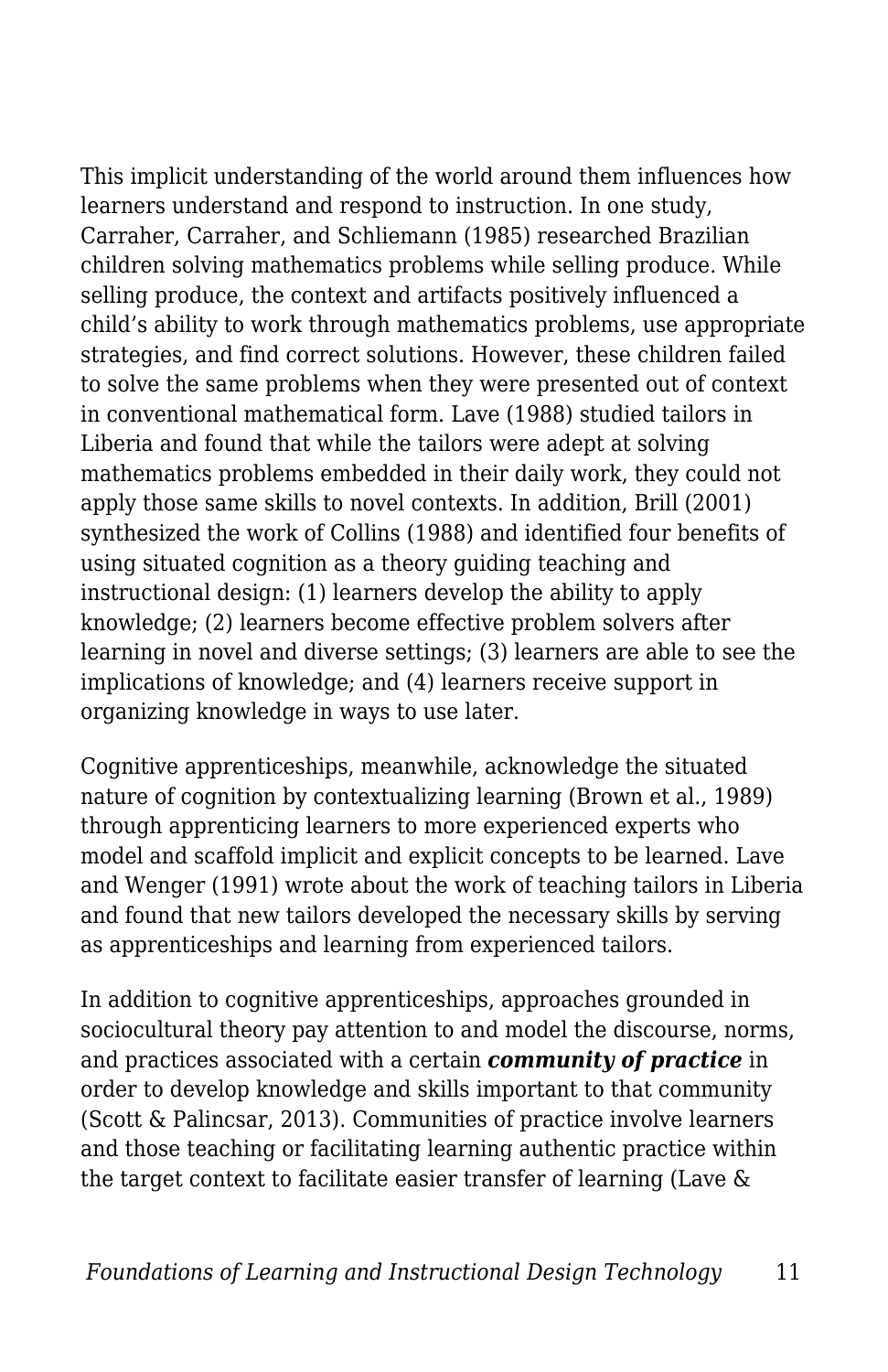Wenger, 1991). Wenger (1998, pp. 72-73) identified communities of practice as groups of individuals who share three characteristics:

- Mutual Engagement: Firstly, through participation in the community, members establish norms and build collaborative relationships; this is termed mutual engagement.
- Joint Enterprise: Secondly, through their interactions, they create a shared understanding of what binds them together; this is termed the joint enterprise.
- Shared Repertoire: Finally, as part of its practice, the community produces a set of communal resources, which is termed their shared repertoire.

Similarly, Garrison, Anderson, and Archer (2000) described a *community of inquiry* as a community of learners who through discourse and reflection construct personal and shared meanings (Garrison, Anderson, & Archer, 2000). Garrison and Akyol (2013) explained that when social presence is established as part of a community of inquiry, "collaboration and critical discourse is enhanced and sustained" (p. 108). Establishment of solid social presence further reflects in positive learning outcomes, increased satisfaction, and improved retention (Garrison & Akyol, 2013). Integrating sociocultural practices into learning design, for example through creation of communities of inquiry, spontaneously integrates a learner's previous knowledge, relationships, and cultural experiences into the learning process and enculturates the learner into the new community of practice through relevant activities and experiences (Grabinger, Aplin, & Ponnappa-Brenner, 2007). In the context of technology-enhanced environments, the emergence of new synchronous and asynchronous communication technologies and increased attention to computer-supported collaborative learning (CSCL) and virtual communities of practice create new opportunities for applying sociocultural methodologies, as their affordances allow quality collaboration and new ways of interacting in face-to-face, blended, and online environments (Garrison & Akyol, 2013).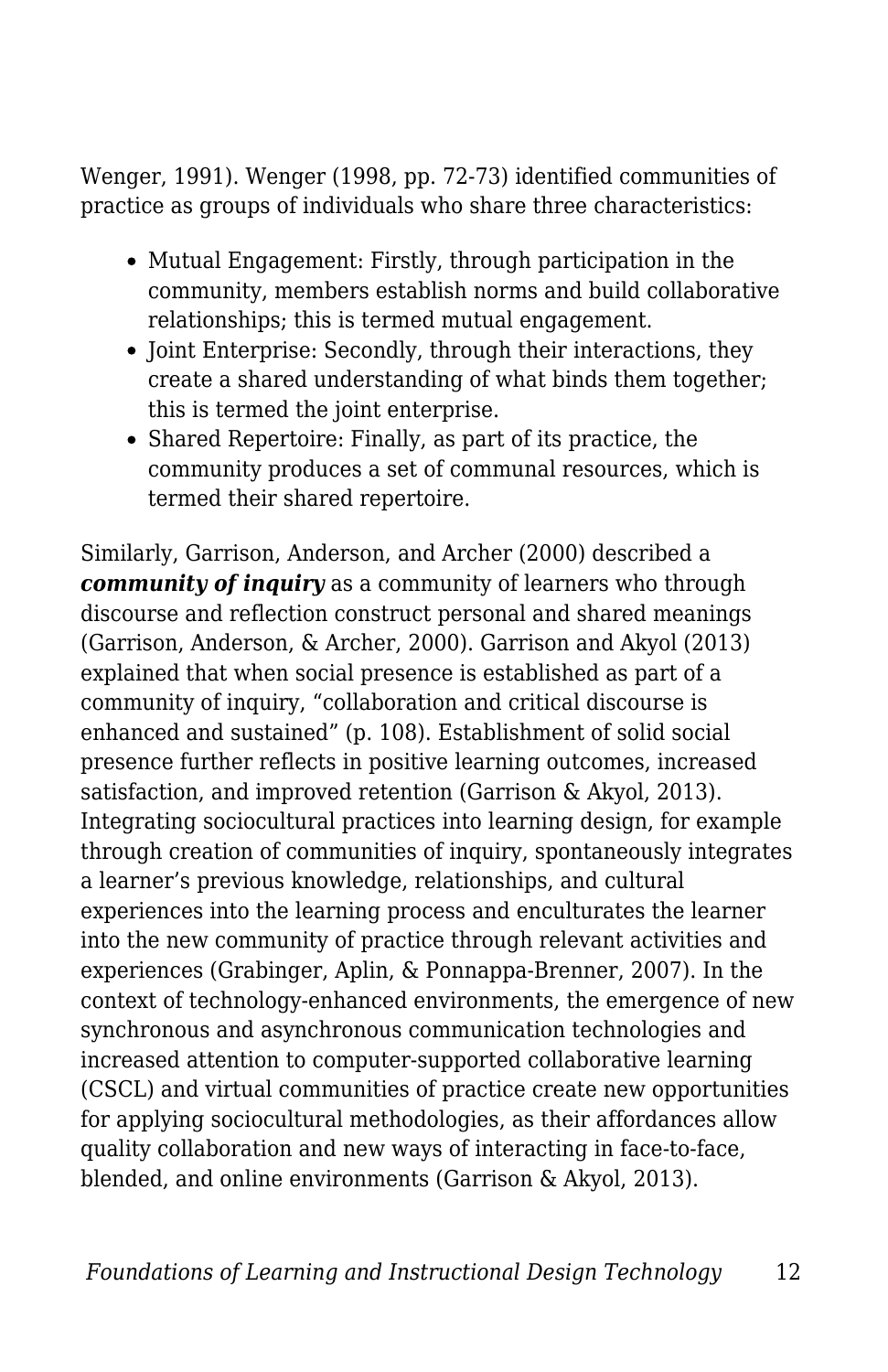*Third-space discourse* encourages instructors and instructional designers to create learning experiences that provide opportunities to build off of learners' primary discourses (related to informal settings such as home and the community) and students' secondary discourses (related to formal learning settings such as schools) (Soja, 1996). Studies that have examined learning experiences grounded in the construct of third space discourse benefited learners through demonstrated gains in their conceptual understanding and use of academic language (Maniotes, 2005; Scott & Palincsar, 2013). As an example, Mojé et al. (2001) wrote:

weaving together of counter scripts [student personal discourses] and official scripts [school science discourses] constructs a Third Space in which alternative and competing discourses and positionings transform conflict and difference into rich zones of collaborative learning … (p. 487)

In summary, perspectives of social learning recognize that learners develop individually with the support of others in their community, receive support from more knowledgeable others or learning tools within their zone of proximal development, and learn within meaningful situations that are likely to deepen their understanding compared to knowledge void of context.

### **Examples of Learning Environments Aligned to Social Perspectives**

In this section we detail specific examples of learning environments and activities that align to social perspectives of learning. They include collaborative authentic activities, project-based learning, flipped learning environments, and online collaborative spaces.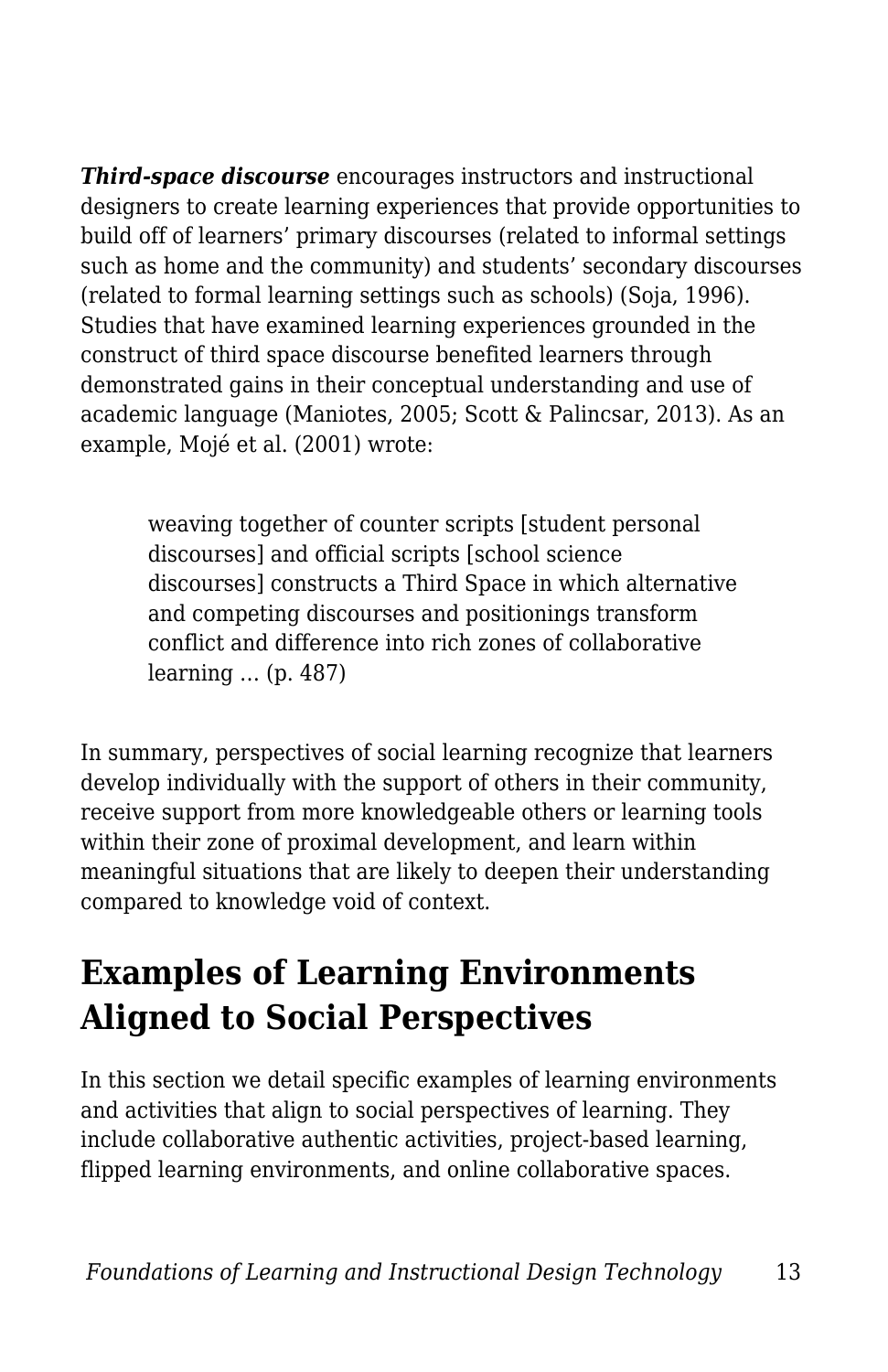#### **Collaborative Authentic Activities**

Collaborative environments that encourage learners to think critically and apply knowledge and skills is a central component of social learning theories. As educators strive to create cooperative learning experiences for students, authentic activities and anchored instruction promote sociocultural perspectives of learning by encouraging the contextualization of learning in the simulation of practical problems, the development of cultural skills through guided participation in collaborative groups, and the use of language to both communicate and internalize learning. The implementation of collaborative, authentic activities in learning experiences typically involves learners collaborating to solve problems embedded in real-life situations (Reeves et al., 2002), reflecting learning through situated cognition. Teachers, trainers, and facilitators guide and support these collaborative efforts by scaffolding learning with tools and resources, asking questions that support learners' understanding, and helping learners to make sense of the problems.

Authentic activities contextualize learning and allow for a diverse application of skills and knowledge within real-world scenarios. In the literature these authentic activities have sometimes been referred to as anchors or the process of anchored instruction, which focuses learners on developing knowledge and skills through collaborative problem solving experiences (Bransford, Sherwood, Hasselbring, Kinzer, & Williams, 1990). This type of learning allows students to engage in problem solving within learning contexts that provide for connection-building across the curriculum in order to develop meaning (Bransford et al., 1990). Typically presented in a narrative format, anchored learning begins with the "anchor," or story in which the problem is set, and uses multimedia outlets to allow students to explore the problem and develop multiple solutions (Bransford et al., 1990). As students collaborate and engage with the material, the teacher becomes a coach and guides students along the process. Through both authentic activities and anchored instruction, learning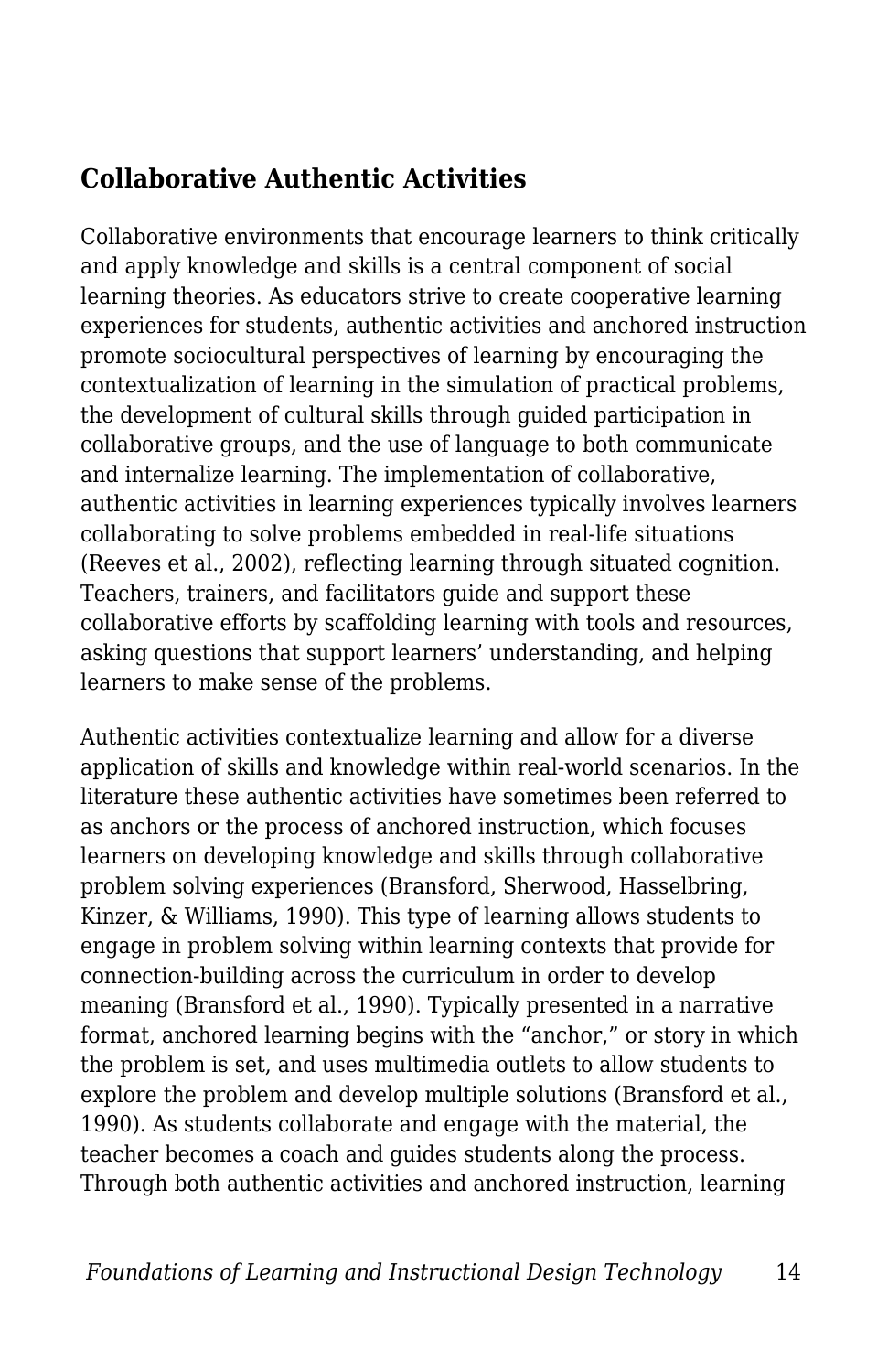takes place in a social setting, encouraging students to develop, share, and implement creative solutions to complex problems as collaborative teams.

One example of a collaborative, authentic, anchored learning experience is the *Jasper Woodbury* mathematics project developed for middle school mathematics students (Cognition and Technology Group at Vanderbilt, 1997). Learners engaged with pre-designed tasks presented as an adventure on a video-disc, and they had to identify needed information, determine how to examine a task, and apply their solutions to an immediate sub-problem (CTGV, 1997). The teacher's role was to facilitate the experience by asking questions and facilitating discussions of the information in the adventure as well as the mathematics concepts embedded in the situation. Research from the project indicated that learners showed greater understanding of how to solve mathematics problems than their peers who had not participated (Hickey, Moore, & Pellegrino, 2001).

#### **Project-based Learning**

Project-based learning engages learners in collaborative situations where they must address a complex problem or real-world challenge. According to Vygotsky's ideas, this collaborative learning style naturally fosters students' development of higher-order thinking skills. Problem-based learning environments have been empirically linked to K-12 students gaining a deeper understanding of content and greater amount of learner engagement compared to more traditional instruction (Condliffe, Visher, Bangser, Drohojowska, & Saco, 2016; Fogelman, McNeill, & Krajcik, 2011).

This instructional method derived from problem-based learning, which was first introduced at McMaster University in Ontario, Canada in 1969 (O'Grady, Yew, Goh, & Schmidt, 2012, p. 21). Although they are alike, problem-based learning and project-based learning traditionally differ in scope and size. Unlike the former, the latter requires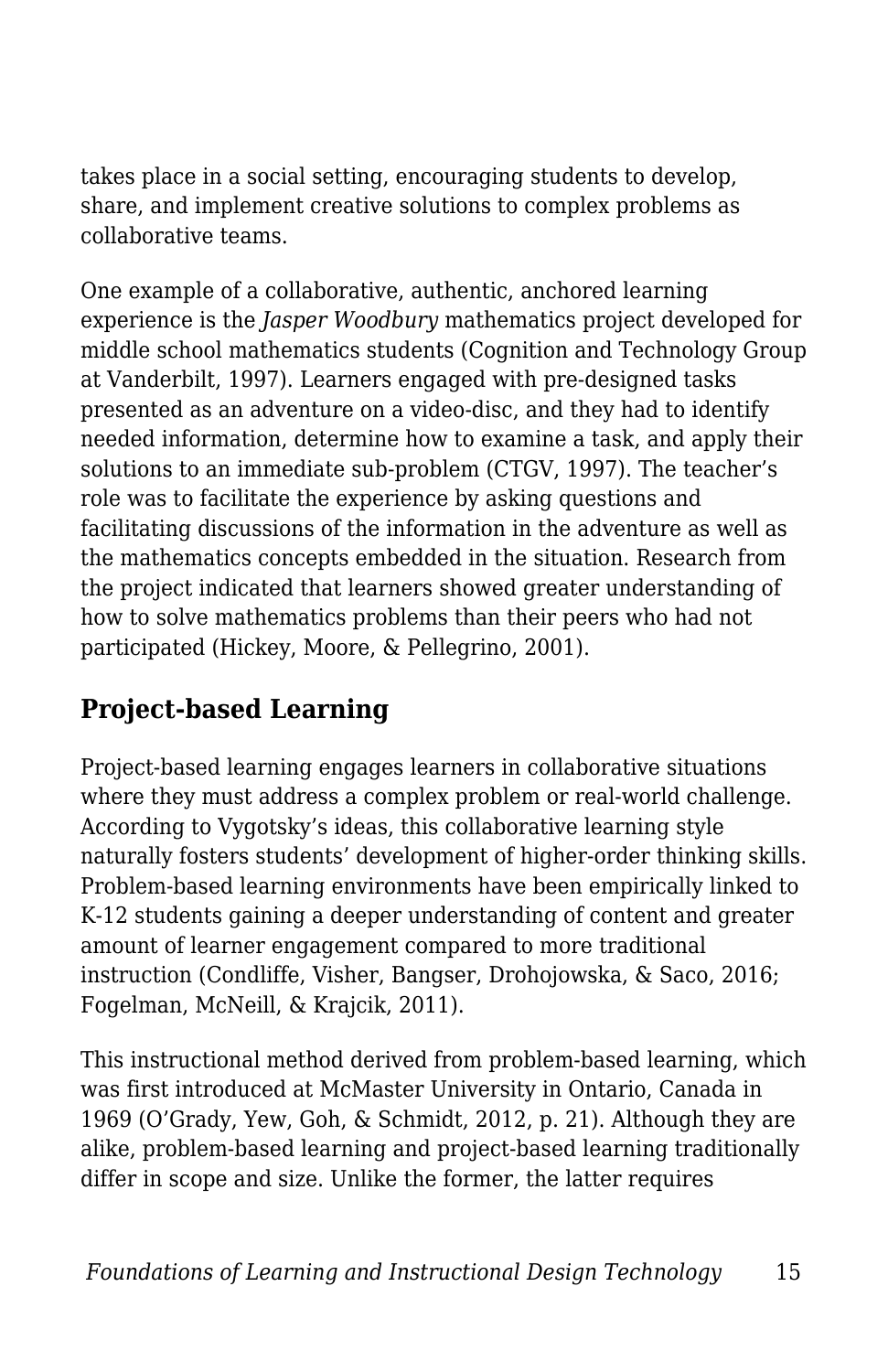students to work together to concurrently master several learning objectives as they apply newly acquired skills and knowledge embedded in several problems to solve (Capraro, Capraro, and Morgan, 2013).

Due to the complexity of these situations, most enactments of projectbased learning involve learners working in teams on these tasks (Condliffe et al., 2016). Project-based work that is collaborative, however, teaches students how to prioritize and apportion tasks within the project (Garcia, 2017). It also promotes student-initiated inquiry, scaffolding, and soft skill development in areas such as collaboration and communication.

Project-based learning is a multi-layered process of acquiring new skills and knowledge to successfully provide a solution to a challenge. Throughout the process, students are constantly gaining new information from multiple sources, including their peers, to guide them to their final solution. Based on the interaction between projectbased learning and social perspectives, Hutchins' theory of distributed cognition helps to make sense of these ideas with the notion that learning is a cognitive phenomena that occurs when new information is shared, or *distributed*, from multiple individuals, artifacts, and technological devices (Rogers, 1997). Most systems and careers function as a result of distributed cognition: airports, schools, hospitals, and restaurants are all systems that rely on the sharing of information to effectively work. Project-based learning can be viewed in the same manner since students will accomplish more towards the task as more information is shared with them. The more exposed a student is to resources and classmates, the more learning occurs. Students can learn as individuals, but their opportunities for learning are increased when they can engage in a project within a group.

#### **Flipped Learning Environments**

One method of maximizing students full engagement in social learning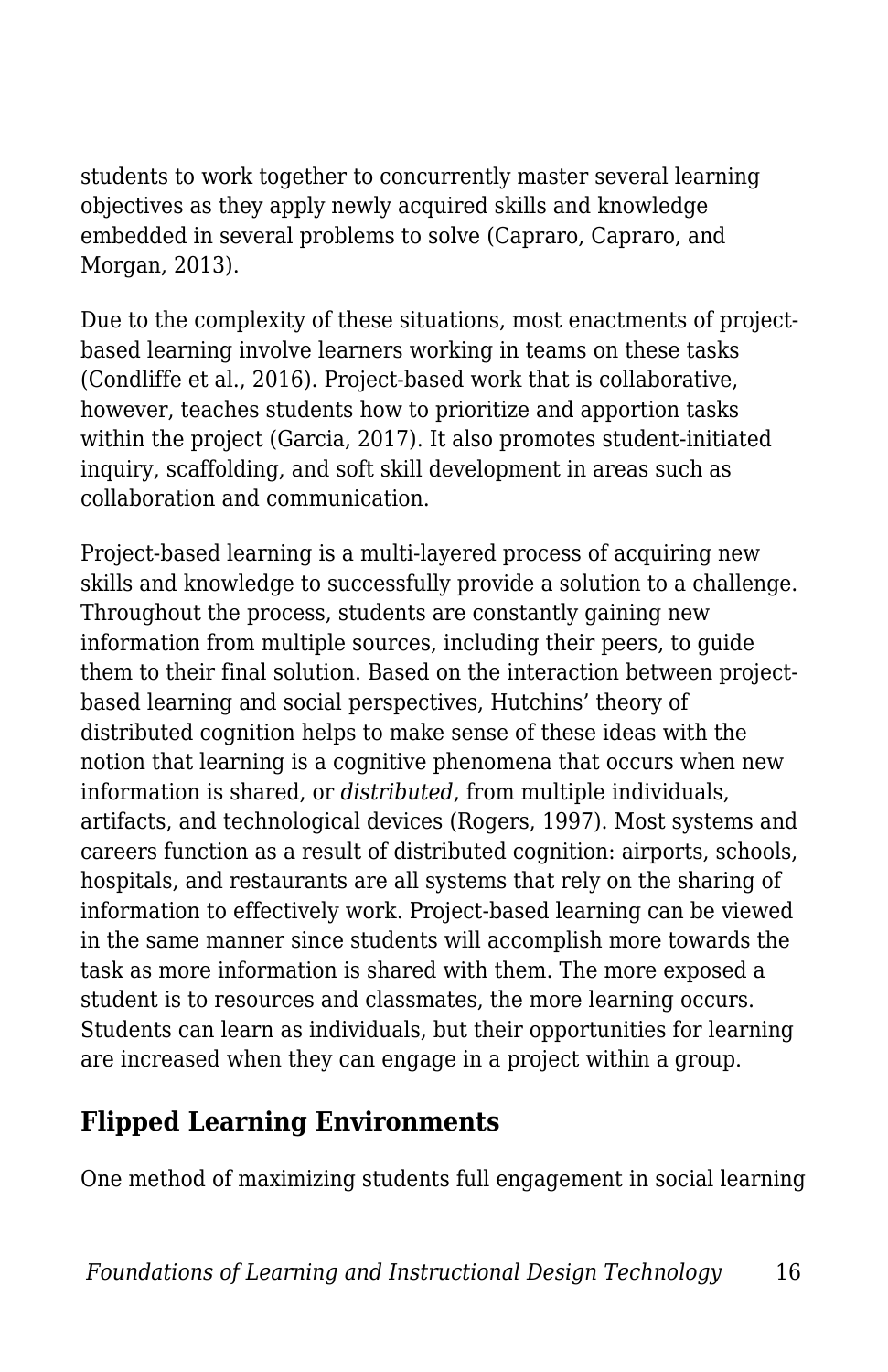is through a pedagogical model widely known as "the flipped classroom." In a "flipped" classroom, students prepare for an upcoming lesson by watching instructional videos before class. Instead of using class time for lecture and passive, individual acquisition or practice of skills, students participate in active and social learning activities, a key component of Vygotsky's theories of cognitive development. Watching lectures in videos before class is beneficial for two reasons. First, students spend more time communicating and constructing knowledge with hands-on activities during class (Educause, 2012). Secondly, as students are watching the videos and learning new skills and knowledge, they can pause, rewind, and think about their learning as it is happening, a phenomenon that rarely occurs during a lecture given in class and in real-time (Educause, 2012; Brame, 2013).

In theory, the flipped classroom model is an excellent way to maximize social learning under the facilitation of a teacher. In practice, however, it does have some drawbacks, including the additional amount of time teachers must invest in preparing the video assignments, ensuring all students have access to the videos outside of school, and making sure all students complete their video-lecture assignments prior to class. The research literature indicates that there are evidence-based solutions to several of these drawbacks such as offering student incentives, giving quizzes and student feedback during the videos, and devoting some in-class time to check for student understanding (Educause, 2012; Brame, 2013).

Research evidence has indicated significant student learning gains in the flipped classroom model (Brame, 2013), emphasizing the value of learning in a social context (e.g., discussion, project collaboration, debate, student-led inquiry, etc.). Not only is social learning maximized in a flipped classroom, the levels of learning are reversed in comparison to a traditional classroom; therefore, students are engaged in higher levels of cognitive work (in regards to Bloom's revised taxonomy of learning) amongst their peers as they engage in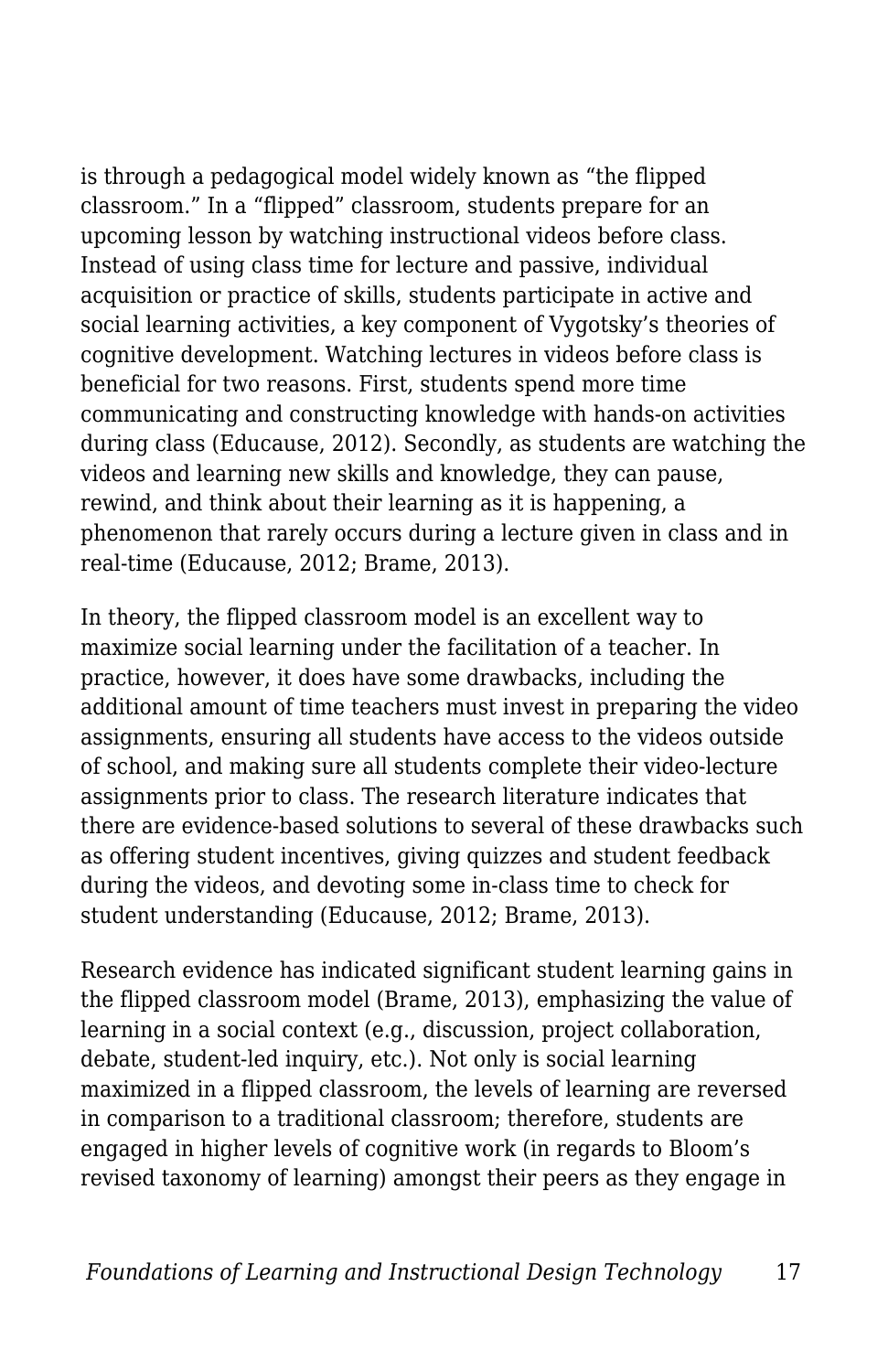lower levels of learning on their own outside of class (Brame, 2013).

#### **Online Collaborative Spaces**

Online collaborative spaces unite educators' interests in constructivism, classroom technology, and social learning opportunities in an innovative approach to critical thinking and handson learning. Also known as *computer-supported collaborative learning (CSCL)* (Resta & Laferierre, 2007; Deal, 2009), online collaborative spaces allow students the opportunity to work together in an interactive, flexible online environment. These online spaces promote communication across a variety of modes, including text, speech, and multimedia formats, reflecting Vygotsky's theory of the importance of language use for learning. They may also provide for a greater diversity of participants than might otherwise be possible in a physical classroom, allowing more cross-cultural connections to inspire social learning. Through meaningful learning activities that include goals, student-driven interests and problem-solving skills, opportunities for collaboration and reflection, and adaptations to individual and cultural needs, educators can facilitate authentic experiences and learning communities for their students in these online spaces (Bonk & Cunningham, 1998).

With an array of online resources available, there are a variety of avenues through which students can virtually collaborate. Deal (2009) proposed a process through which learning occurs in an online collaborative space: communication, team definition and participants, project management, resource management, co-creation and ideation, consensus building, and presenting and archiving. Initially, students must communicate and organize roles to complete an objective, which can be completed through online resources such as email, instant messaging, virtual conferencing (such as Skype or Google Hangouts), or discussion boards (Deal, 2009). In an online collaborative environment, students must also find ways to share and establish ideas through project management, resource management, and cocreation programs, such as Google Drive, Google Docs, wikis, and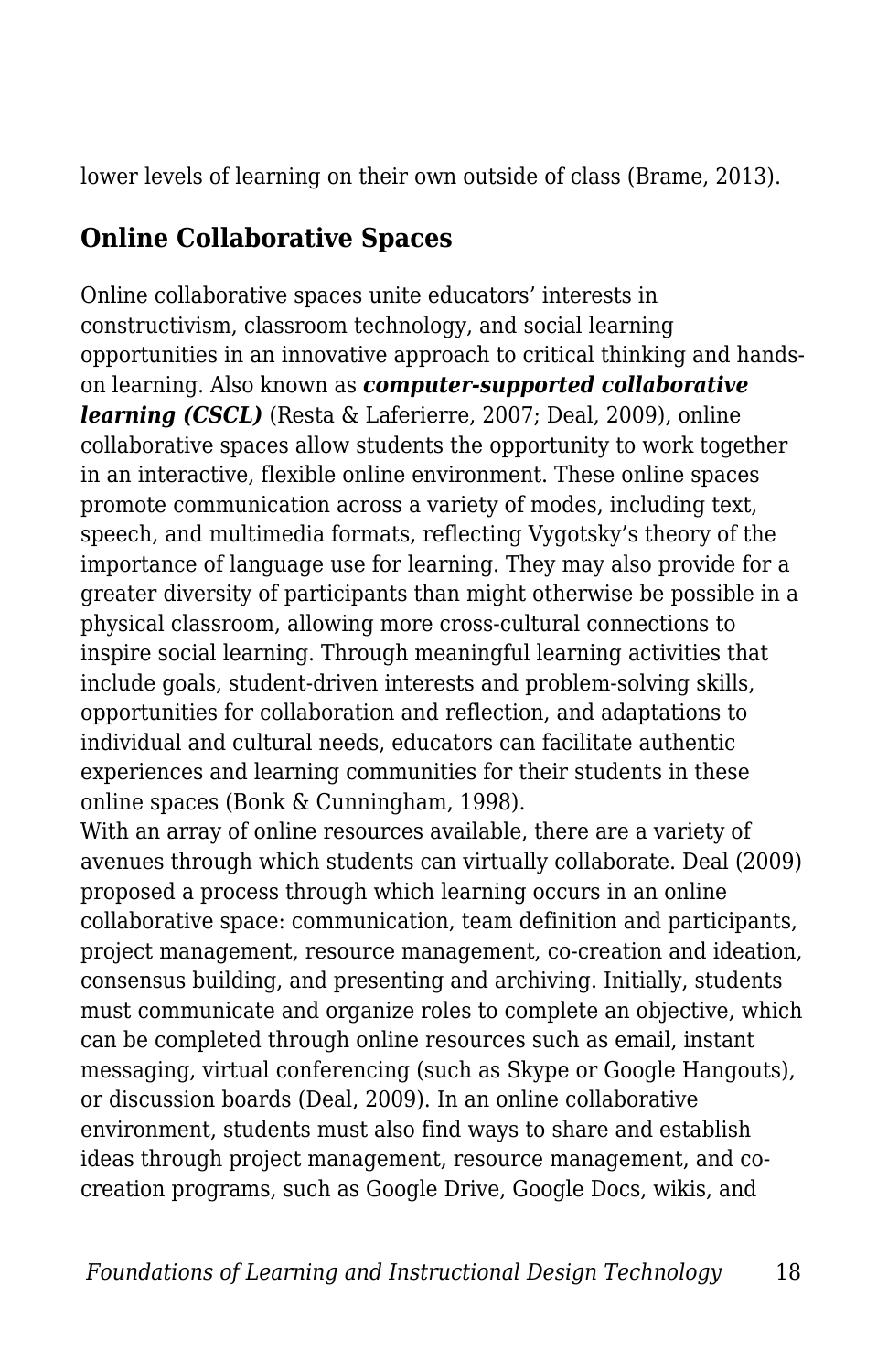virtual whiteboards (Deal, 2009). Finally, once the project has been organized and at its final stage, students can use online resources to create a final product, such as a webinar, video, or slideshow. Throughout all components of the online collaboration process, teachers have opportunities for assessment, including evaluating the process, final product, or specific outcomes. Ultimately, as students make use of the variety of online resources to navigate a meaningful learning activity as prescribed by an instructor, social learning provides for the refinement of both content knowledge and critical thinking skills (Stahl, Koschmann, & Suthers, 2006; Scardamalia & Bereiter, 1994).

# **Applying Social Learning Theories: Suggestions for K-12 Teachers and Instructional Designers**

When applying social perspectives of learning for K-12 learners and adults, it is important to establish learning teams with specific roles, identify authentic contexts, and scaffold learners.

#### **Engaging All Learners in Social Learning Groups**

For learners of all ages, establishing roles provides support to students to facilitate the completion of learning activities (Antil, Jenkins, Watkins, 1998). Kagan (1999) developed the acronym PIES to represent elements of collaborative learning: positive interdependence, individual accountability, equal participation, and simultaneous interaction. Positive interdependence refers to the idea that the potential work that can be done by the group is greater than if each individual in the group worked alone. Individual accountability means that learners are each responsible for some aspects of the work. Equal participation refers to relatively fair shares of the work required. Simultaneous interaction refers to the idea that learners are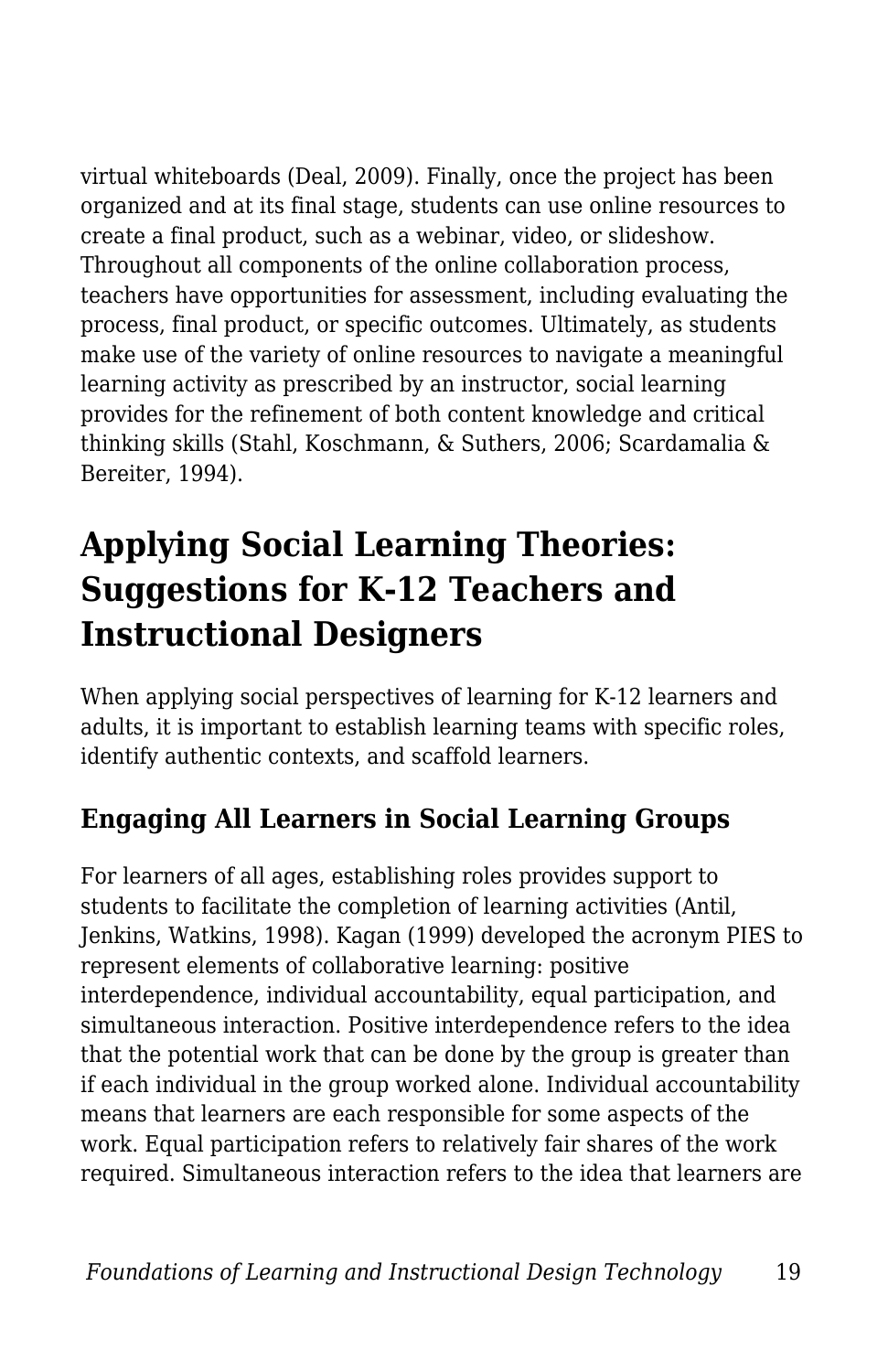working together at the same time on the project instead of a jigsaw approach where learners work on their own on separate pieces that are compiled at the end of the work.

For instructional designers who are creating social learning experiences for adults, the tasks must be complex enough to foster positive interdependence and hold individuals accountable. This may include grouping individuals from different backgrounds. If employees of a bank were participating in training on new financial guidelines, an instructional designer may design learning activities in which teams encompassed a mortgage consultant, a retirement consultant, a manager, and a teller. The scenarios included in the training would vary as to require the expertise and background of each to be used in discussing and solving the problem.

K-12 teachers should intentionally establish collaborative learning experiences for students that involve projects, authentic tasks, and other activities embedded in contexts. In order to facilitate collaboration, creating learning teams or groups in which students have specific roles is suggested. For example, in an elementary school classroom, a teacher may put learners in groups and assign the following roles:

- Leader/facilitator: Individual in charge of organizing the group and keeping the group on task.
- Recorder: Individual who records and organizes notes, information, and data.
- Timekeeper: Individual who keeps time and makes sure things are completed in a timely manner.
- Spokesperson: Individual in charge of finalizing the project and leading the presentation

The intentional establishment of learning teams is fundamental for both K-12 teachers and instructional designers in facilitating social learning experiences.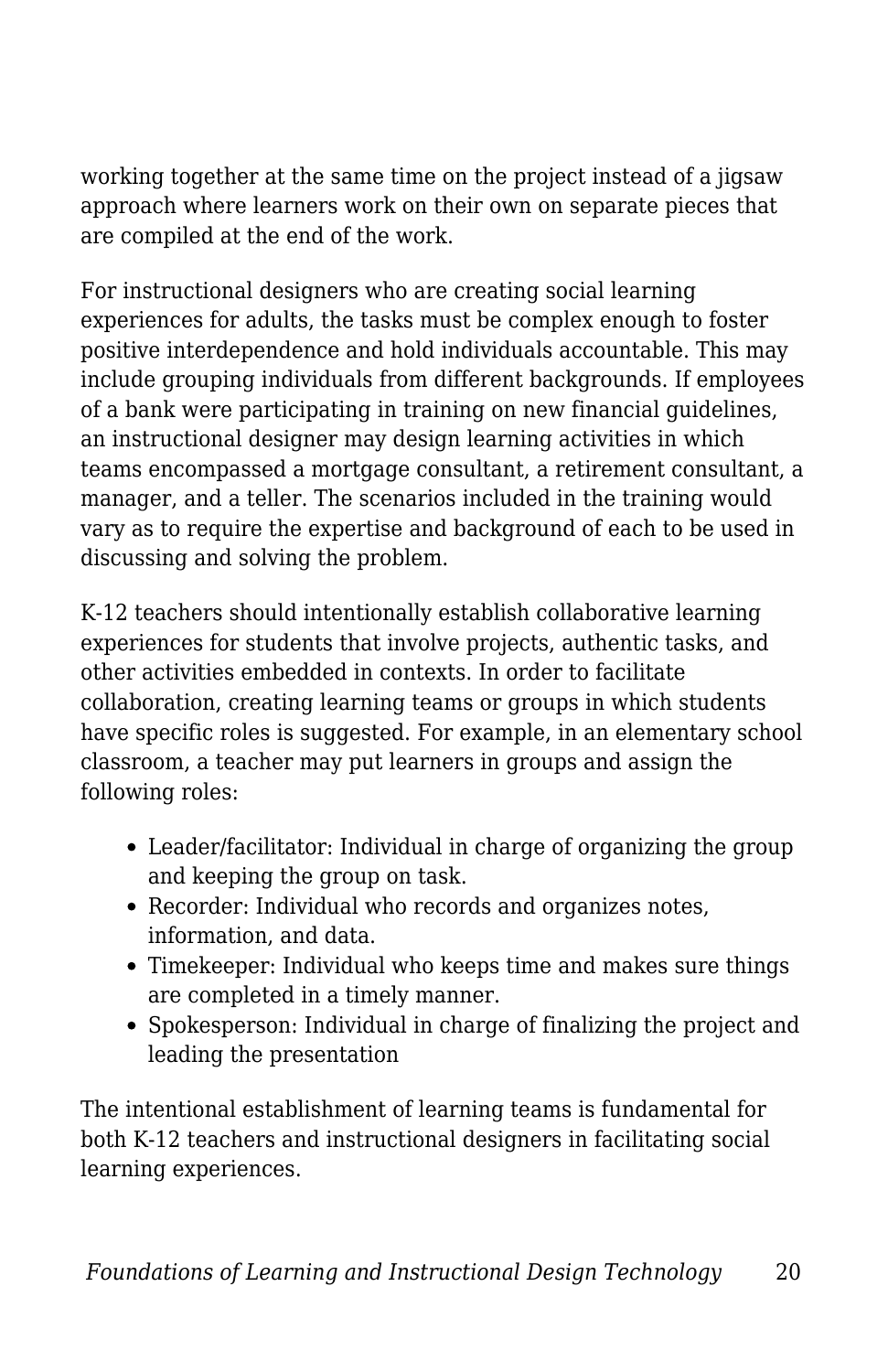#### **Identifying Authentic Contexts**

As stated previously, social perspectives of learning embrace the idea of situated cognition that learning is embedded within specific contexts. For K-12 teachers, the challenge is identifying authentic contexts for learners. Culture, geography, and students' backgrounds clearly must be taken into consideration when identifying contexts for social learning experiences. Students on the coast of Florida have authentic contexts that are different from those in a rural town in the midwestern United States. As a result, the development of curriculum, instructional materials, and resources for these types of experiences cannot be a one-size-fits-all approach, and should provide opportunities for teachers to modify the activities to ensure that they are authentic to their students.

Further, it is critical to make sure that learning experiences provide opportunities for learners to work within an authentic context but also provide generalizations or opportunities to apply their knowledge and skills in other settings. For example, after high school students study economic concepts of supply and demand in the context of researching the prices of brands of clothes popular in that area, students should have opportunities to apply those concepts in a new context.

For an instructional designer, an authentic setting is a realistic scenario the learners may experience. Instructional designers typically design training for individuals that is directly related to their work. For instance, creating training for lifeguards about CPR and first aid certification could include cases and scenarios that require multiple individuals to participate and collaboratively problem solve. This could include scenarios that require an individual to role play someone who is choking and groups of people to identify how to remove the object causing the individual to choke. During the learning segment individuals take turns role playing and collaborating to identify and solve various problems.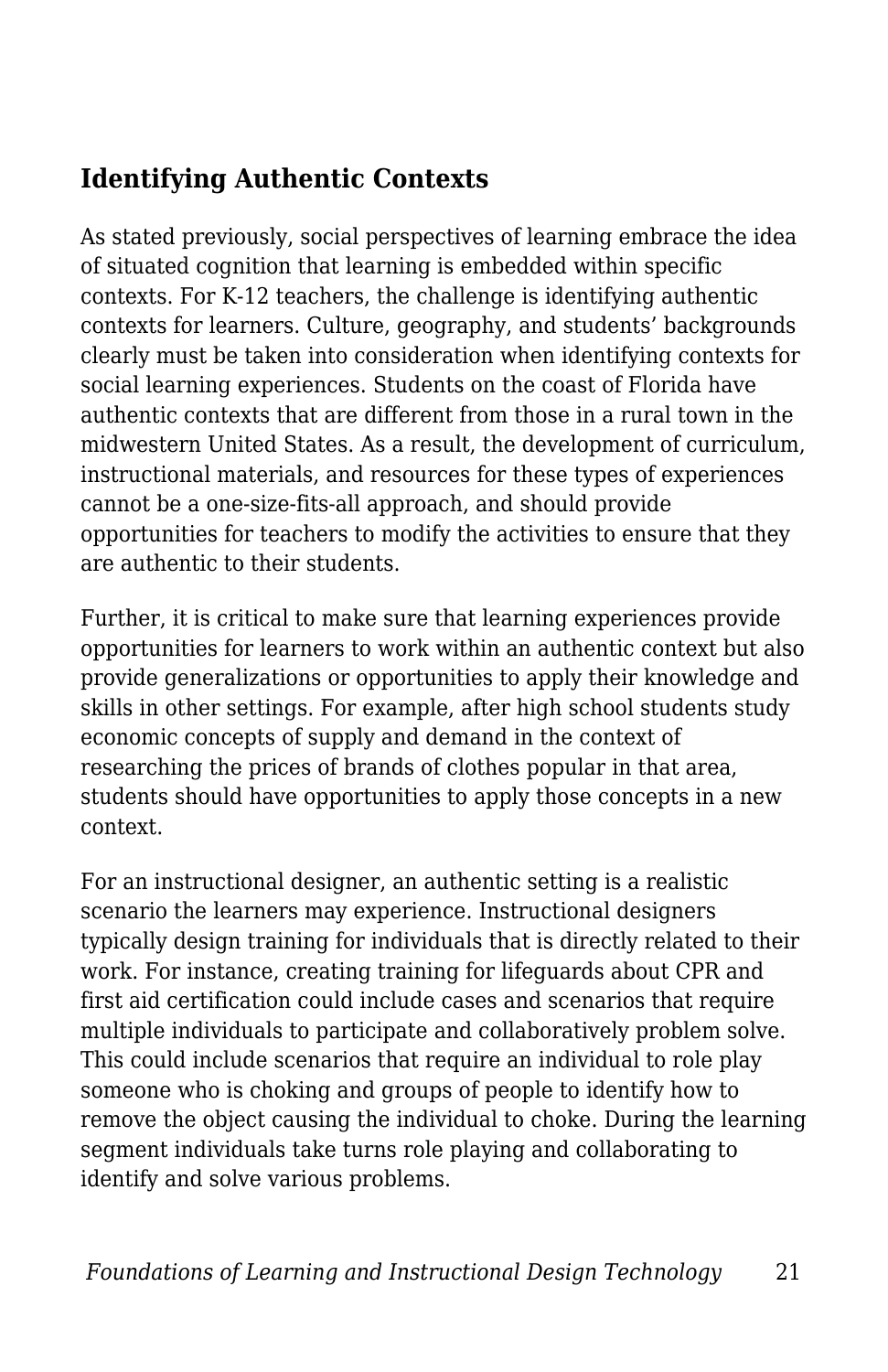#### **Scaffolding Learners**

In social learning experiences both K-12 teachers and instructional designers must create learning activities that include scaffolds and supports for learners. Social learning experiences are guided by teachers or learning facilitators without significant direct teaching and presentation. This does not mean that the teacher is absent or off in the corner; rather, they should leverage strategies such as posing questions, providing examples, or supporting students' collaboration to support these learning experiences.

Scaffolding can occur in a few ways. First, teachers can serve as a scaffold by providing initial guidance or questions to help students launch into the activity. As the activity continues, teachers can decrease or remove the amount of support that they provide or limit their support to specific instances, such as when learners are stuck and unable to continue with the task. An instructional designer may design training for salesmen in which learners collaborate to learn about new strategies and receive ongoing feedback from the facilitator and other employees. However, after time, the amount of feedback and support decreases. Similar types of support can occur in K-12 classrooms when teachers provide feedback and guidance early on and then withdraw the scaffolds over time. For example, in an elementary school mathematics classroom a teacher may provide a conversion table between units of measurement for a group project at first, and then after students have had time to work with the measurement units take the conversion table away.

Second, teachers and facilitators can provide external scaffolds or learning tools. An instructional designer who is training salesmen about new procedures may provide a document and visual to help learners become familiar with the new procedures at the beginning of their learning experience, but after collaborative activities and feedback, the supporting documents may be removed, requiring learners to rely on each other or their memory. Likewise for K-12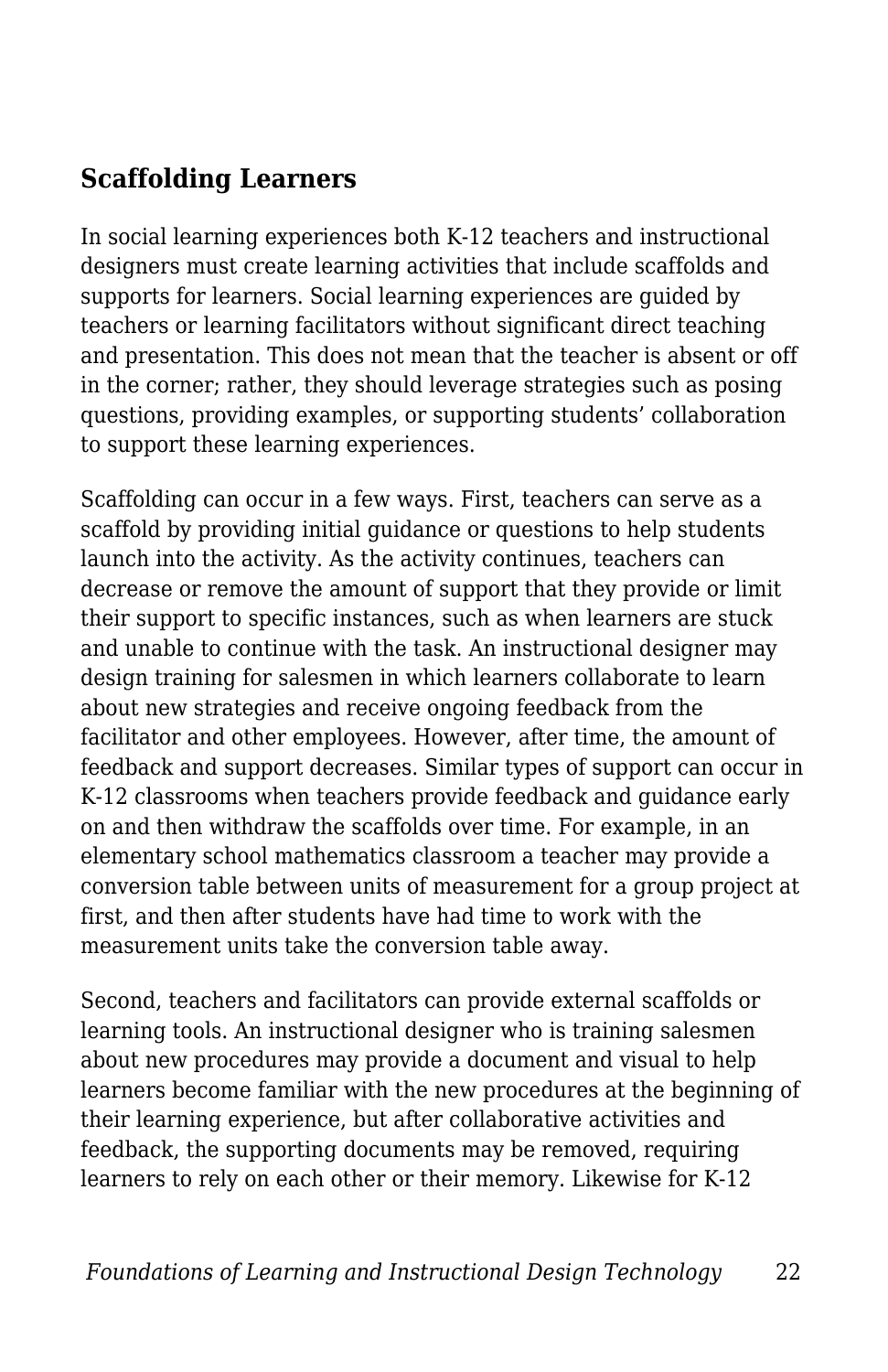teachers in a middle school science classroom, students studying landforms may be given access to an anchor chart or visual of different types of landforms initially to help them identify and classify landforms that they are learning about. After time, however, the teacher may remove the scaffold so that learners must rely on knowledge and each other as they lean on skills they have developed together. The amount of scaffolding that teachers should provide is a fine balance between teachers over-guiding on the one hand and on the other letting learners falter in a way that is not productive (CTGV, 1997).

#### **Considering the Role of Technology**

There are a variety of ways in which technology can support the use of social learning theories in the classroom. Through current and emerging online collaborative spaces, such as Google, Skype, wikis, and more, as well as hands-on collaborative technology in the classroom, such as SMART Tables and iPads, students have robust opportunities to experience meaningful collaborative learning in both physical and virtual settings that embody the tenets of sociocultural learning. Different technological and online tools can assist with greater communication strategies, more realistic simulations of realworld problem scenarios, and even greater flexibility when seeking to scaffold instruction within students' ZPD. Embracing the use of technology within collaborative learning can also foster a more equal distribution of voices as compared to in-person groupings (Deal, 2009), potentially providing greater opportunity to ensure active participation among all students.Through using technology to support the implementation of social learning theories in the classroom, students experience collaboration while refining 21st century skills.

While the array of technology available to support social learning is beneficial, the volume of resources available for online and in-person technology-based collaboration may be overwhelming to some groups of students. Considering the amount of scaffolding needed based on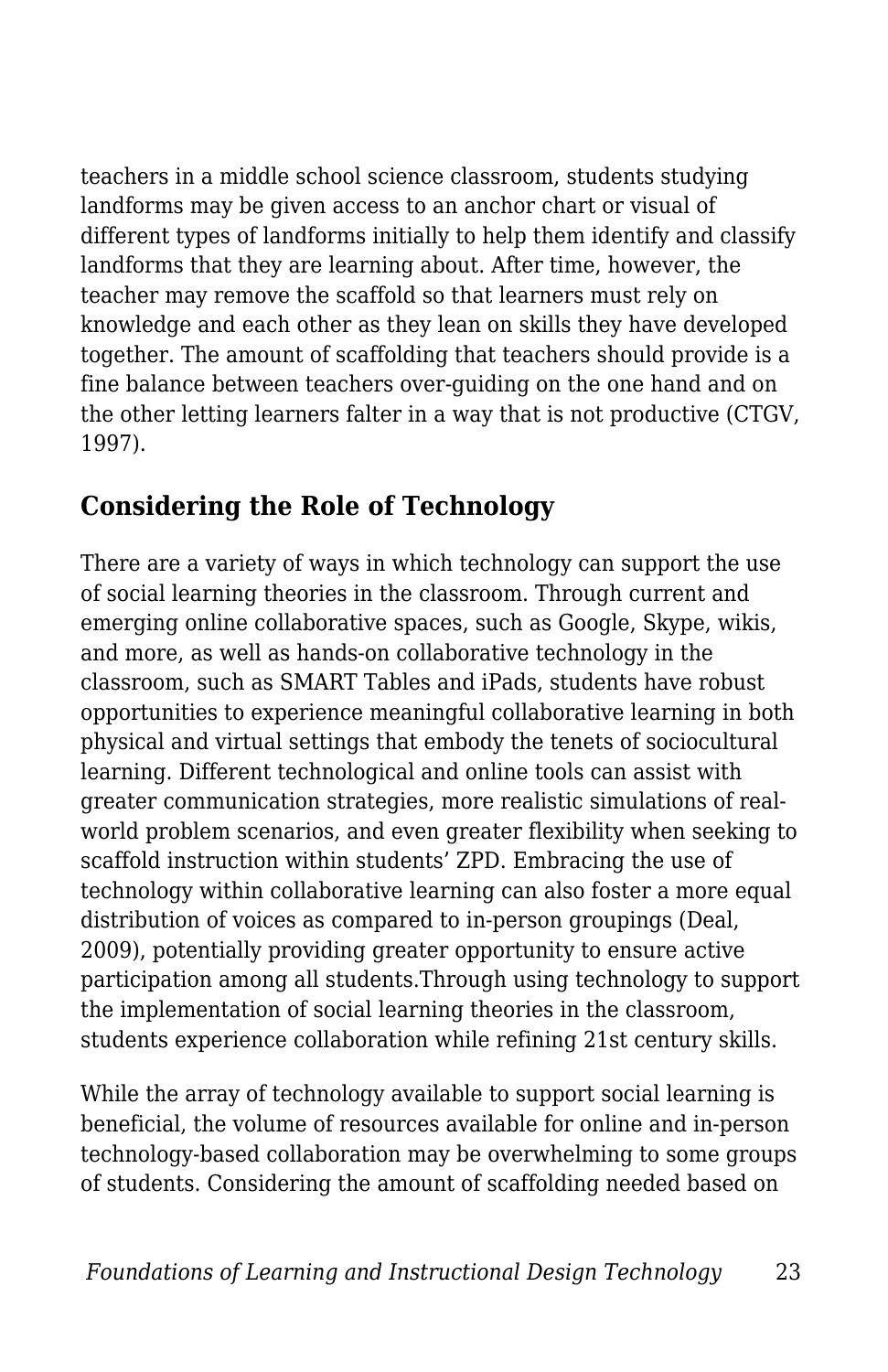individual class needs may be appropriate to ensure technology is being used most productively. By providing students with useful resources in an online environment or being explicit about technology use within a physical classroom, students may be able to better focus on the actual problem-solving task rather than filtering through different platforms.

Additionally, keeping in mind the purpose of sociocultural learning within technological contexts is important to the task of promoting online collaborative learning. For example, after differentiating instruction to meet individual students' ZPD and organizing scaffolded activities, providing an authentic task in which students use technology to facilitate communication and the exchange of ideas (rather than simply as a tool to produce) would be integral to a social learning environment. Through use of online environments and organized activities, students could also have greater access to problem-based learning that reflects situated cognition, opportunities for cognitive apprenticeships, participation in flipped classrooms, and a range of experiences that promote the robust and diverse communication critical to Vygotskian theory. Careful consideration of appropriate guidance within the use of technology-based collaborative learning can enable the thoughtful design of learning that maximizes benefits promised by sociocultural learning theories.

#### **Application Exercises**

- Vygotsky was instrumental in pioneering Activity Theory, a learning theory closely tied to the principles discussed in this chapter. Research Activity Theory and discuss how sociocultural learning relates to the main points of the theory.
- Name at least 3 ways in which language is important to learning according to the sociocultural theory of learning.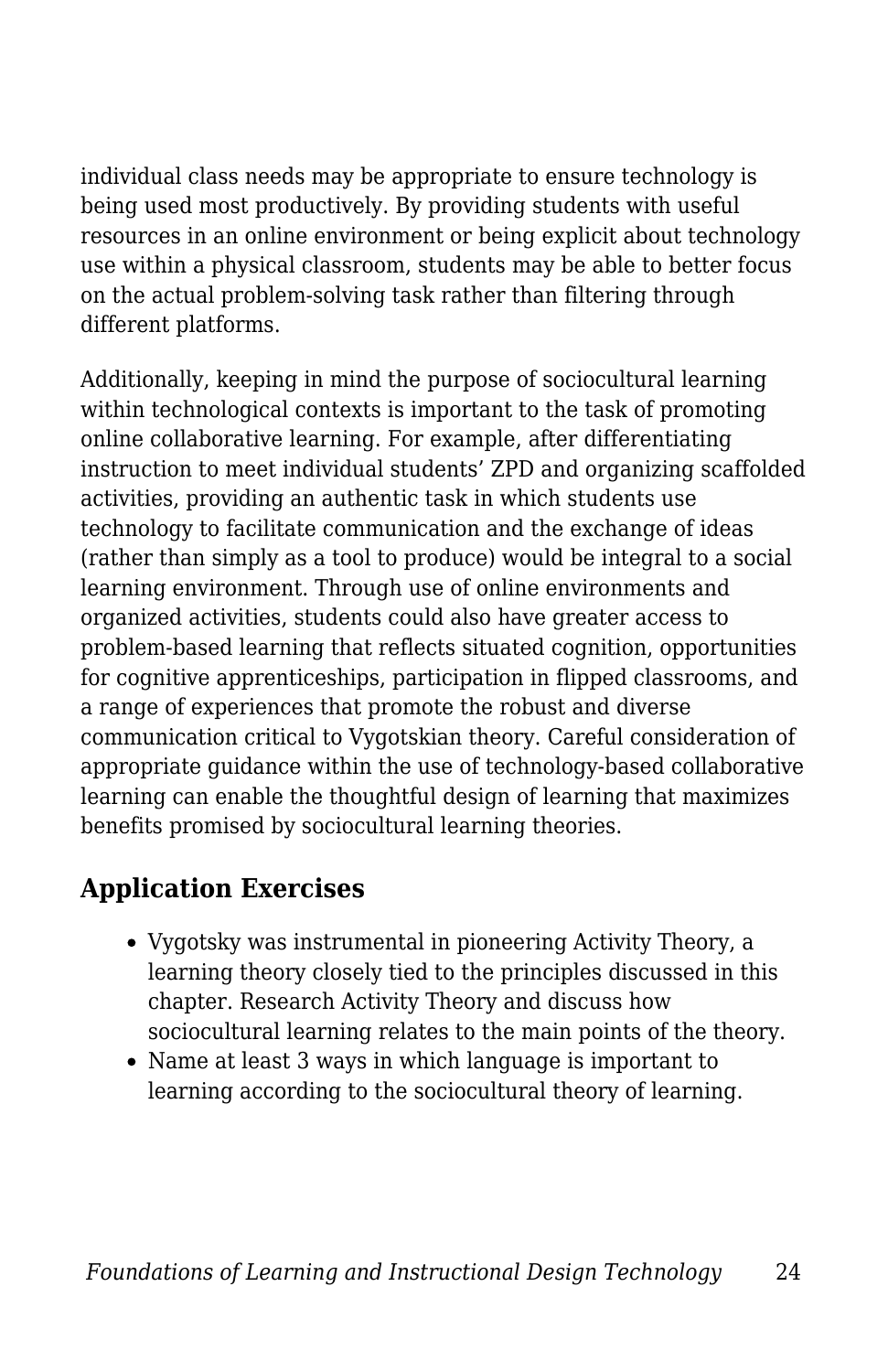### **References**

- Antil, L., Jenkins, J., & Watkins, S. (1998). Cooperative learning: Prevalence, conceptualizations, and the relation between research and practice. American Educational Research Journal, 35(3), 419-454.
- Bonk, C. J., & Cunningham, D. J. (1998). Searching for learnercentered, constructivist, and sociocultural components of collaborative educational learning tools. In C. J. Bonk, & K. S. King (Eds.), Electronic collaborators: Learner-centered technologies for literacy, apprenticeship, and discourse (pp. 25-50). Mahwah, NJ: Erlbaum.
- Brame, C. (2013). Flipping the classroom. Vanderbilt University Center for Teaching. Retrieved from [https://edtechbooks.org/-ZV](http://cft.vanderbilt.edu/guides-sub-pages/flipping-the-classroom/)
- Bransford, J. D., Sherwood, R. D., Hasselbring, T. S., Kinzer, C. K., & Williams, S. M. (1990). Anchored instruction: Why we need it and how technology can help. In D. Nix & R. Sprio (Eds.), Cognition, education and multimedia (pp. 115-141). Hillsdale, NJ: Erlbaum Associates.
- Brill, J. M. (2001). Situated cognition. In M. Orey (Ed.), Emerging perspectives on learning, teaching, and technology. Retrieved November 2, 2017, from <http://epltt.coe.uga.edu/>
- Brown, J.S., Collins, A., Duguid, P. (1989). Situated cognition and the culture of learning. Educational Researcher, 18(1). pp. 32-42
- Capraro, R. M., Capraro, M. M., Morgan, J. R. (2013). STEM projectbased learning: An integrated science, technology, engineering, and mathematics (STEM) approach. Rotterdam, The Netherlands: Sense Publishers.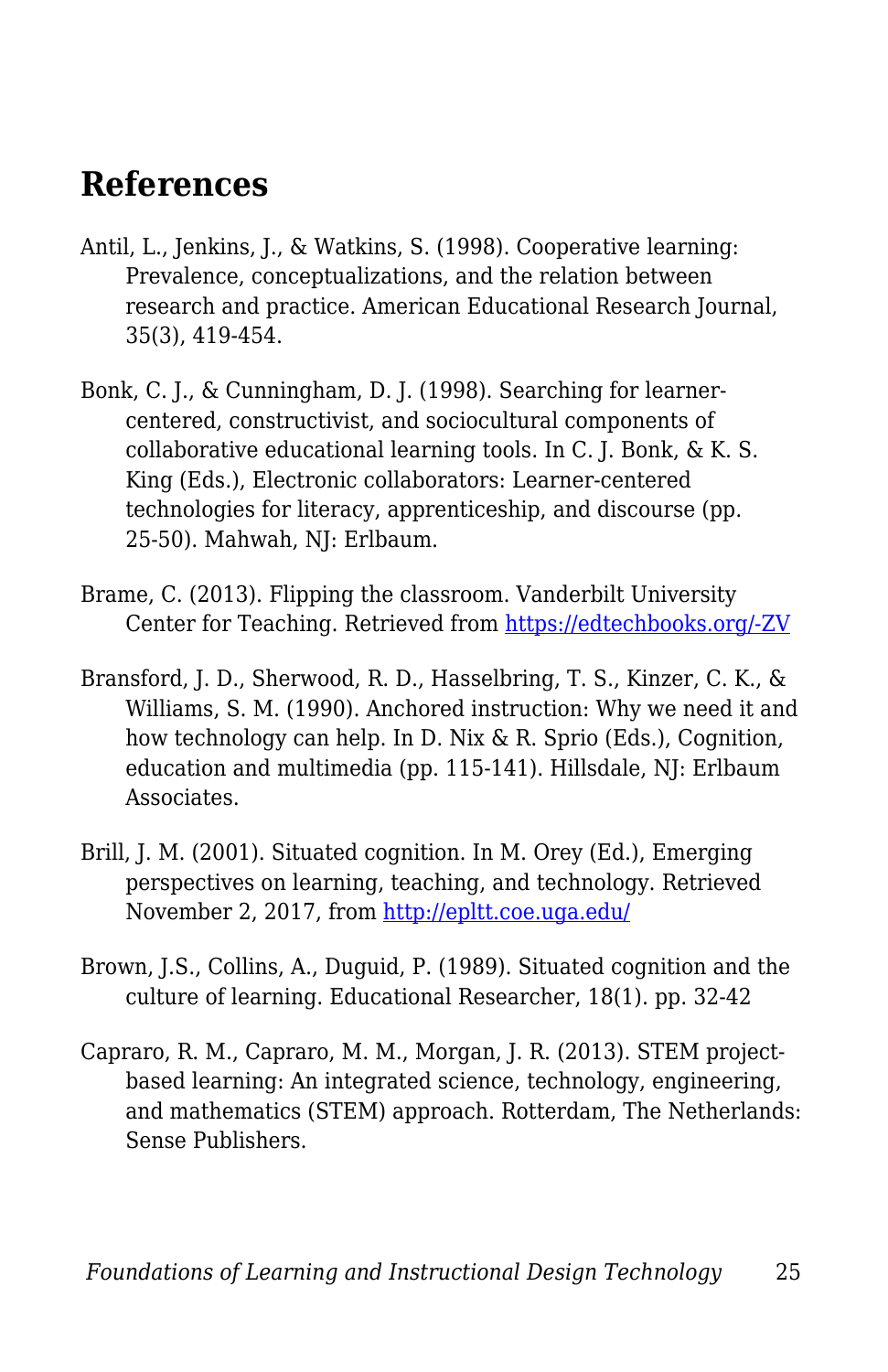- Collins, A. (1988). Cognitive apprenticeship and instructional technology. (Technical Report No. 6899). BBN Labs Inc., Cambridge, MA.Deal, A. (2009). A teaching with technology white paper: Collaboration tools. Retrieved from: [https://edtechbooks.org/-GS](https://www.cmu.edu/teaching/technology/whitepapers/CollaborationTools_Jan09.pdf)
- Educause Learning Institute. (2012). 7 things you should know about…flipped classroom. Retrieved from [https://edtechbooks.org/-yC](https://net.educause.edu/ir/library/pdf/eli7081.pdf)
- Fogleman, J., McNeill, K. L., & Krajcik, J. (2011). Examining the effect of teachers' adaptations of a middle school science inquiryoriented curriculum unit on student learning. Journal of Research in Science Teaching, 48(2), 149-169.
- Garcia, E. (2017). A starter's guide to PBL fieldwork. Retrieved from: [https://edtechbooks.org/-tM.](https://www.edutopia.org/article/starters-guide-pbl-fieldwork)
- Garrison, D. R., Anderson, T., & Archer, W. (2000). [Critical inquiry in](http://cde.athabascau.ca/coi_site/documents/Garrison_Anderson_Archer_Critical_Inquiry_model.pdf) [a text-based environment: Computer conferencing in higher](http://cde.athabascau.ca/coi_site/documents/Garrison_Anderson_Archer_Critical_Inquiry_model.pdf) [education.](http://cde.athabascau.ca/coi_site/documents/Garrison_Anderson_Archer_Critical_Inquiry_model.pdf) The Internet and Higher Education, 2(2-3), 87-105.
- Garrison, D. R., & Akyol, Z. (2012). The community of inquiry theoretical framework. In M. G. Moore (Ed). Handbook of Distance Education (3rd edition), 104-120.
- Grabinger, S., Aplin, C., & Ponnappa-Brenner, G. (2007). Instructional design for sociocultural
- learning environments. Journal of Instructional Science and Technology, 10(1),
- Hickey, D. T., Moore, A. L., & Pellegrino, J. (2001). The motivation and academic consequences
- of elementary mathematics environments: Do constructivist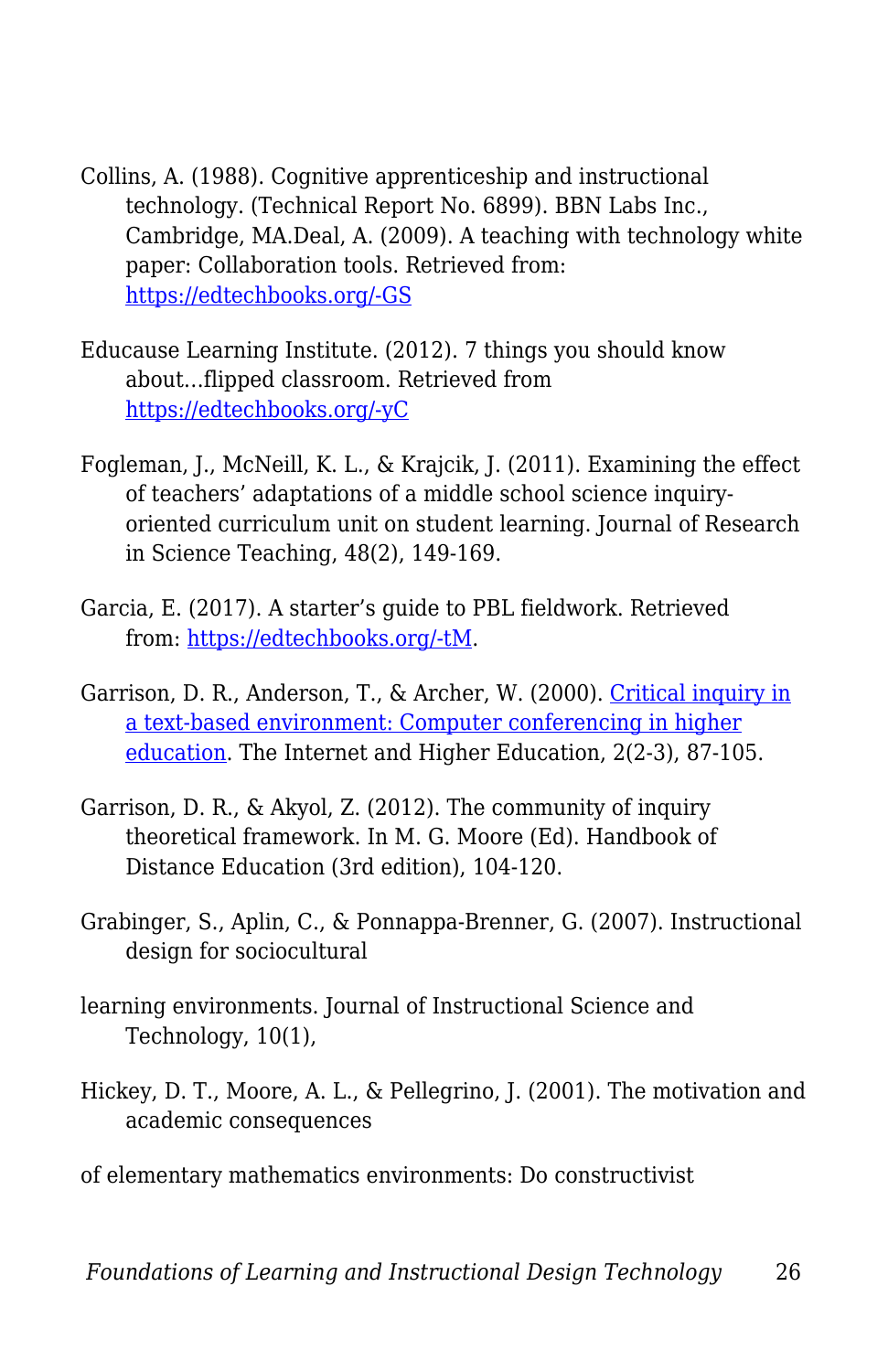innovations and reforms make a difference? American Educational Research Journal, 38(3), 611-652.

- John-Steiner, V., & Mahn, H. (1996). Sociocultural approaches to learning and development: A Vygotskian framework. Educational Psychologist, 31(3/4), 191-206.
- Kagan, S. (1999). The "E" of PIES. Retrieved from: [https://edtechbooks.org/-CH](https://www.kaganonline.com/free_articles/dr_spencer_kagan/ASK05.php).
- Kagan, S. (1994). Cooperative Learning. San Clemente, CA: Kagan Publishing.
- Kozulin, A. (1990). Vygotsky's psychology: A biography of ideas. Cambridge, MA: Harvard University Press.
- Lave, J. (1988). Cognition in practice: Mind, mathematics and culture in everyday life. Cambridge: Cambridge University Press.
- Lave, J., & Wenger, E. (1991). Situated learning: Legitimate peripheral participation. Cambridge: Cambridge University Press.
- Lou, N. & Peek, K. (2016, February 23). By the numbers: The rise of the makerspace. Popular Science, March/April 2016. Retrieved from [https://edtechbooks.org/-mU](http://www.popsci.com/rise-makerspace-by-numbers)
- Maniotes, L. K. (2005). The transformative power of literary third space. Doctoral dissertation, School of Education, University of Colorado, Boulder.
- Matusov, E. (2015). Vygotsky's theory of human development and new approaches to education. International encyclopedia of social & behavioral sciences (Second Ed., Vol. 25). Elsevier. [https://edtechbooks.org/-zE](https://doi.org/10.1016/B978-0-08-097086-8.92016-6)

Miller, P. (2011). Theories of developmental psychology (5th ed.). New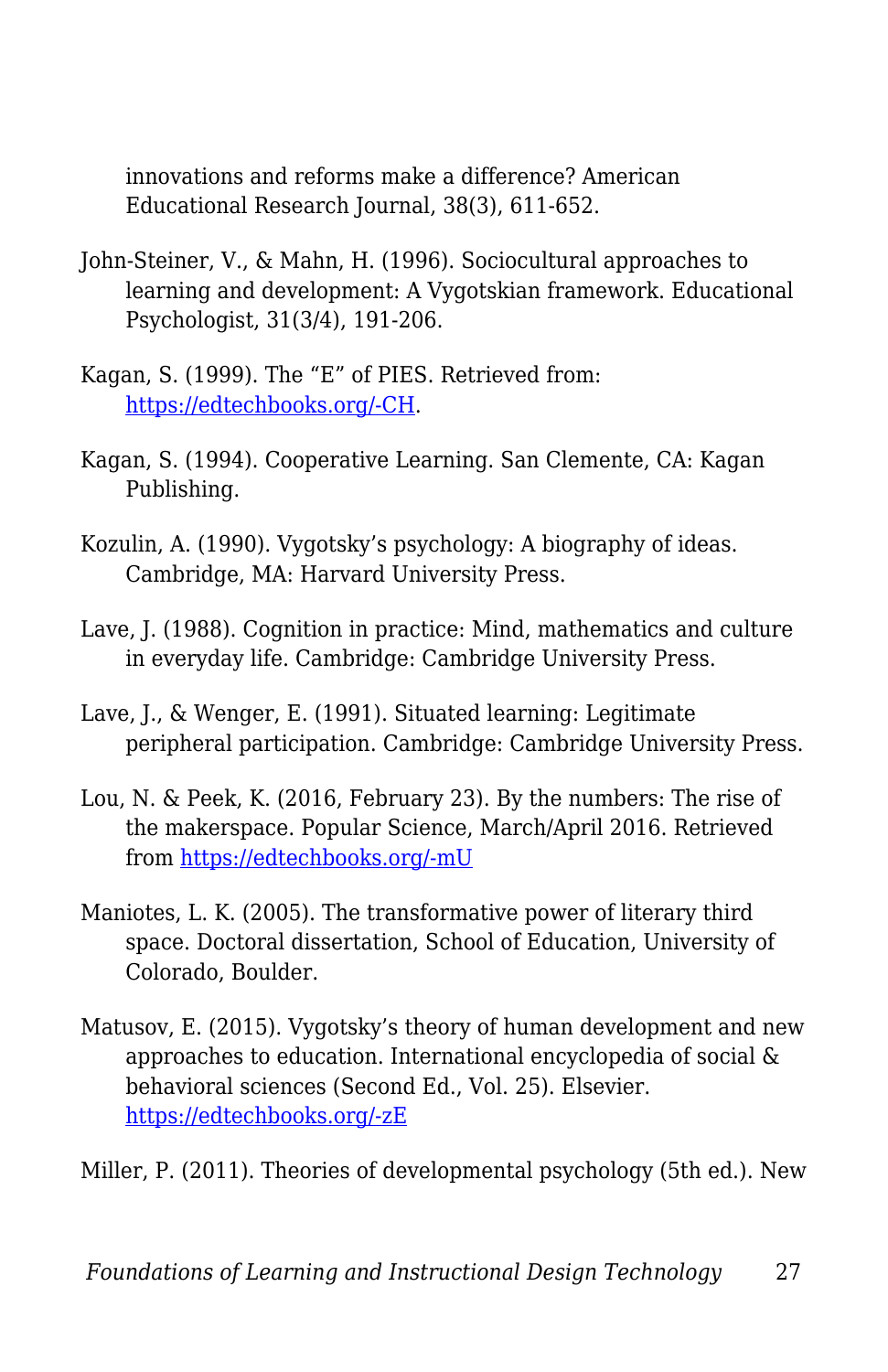York, NY: Worth Publishers.

- O'Grady, G., Yew, E., Goh, K. P., & Schmidt, H. (Eds.). (2012). Oneday, one-problem: An approach to problem-based learning. Springer Science & Business Media.
- Oliver, K. M. (2016). Professional development considerations for makerspace leaders, part one: Addressing "what?" and "why?" TechTrends, 60 (2). pp. 160–166.
- Palincsar, A. S. (1998). Social constructivist perspectives on teaching and learning. Annual Review of Psychology, 49. pp. 345-375.
- Puntambekar, S. (2009). Scaffolding. Education.com. Retrieved from http://www.education.com/reference/article/scaffolding/
- Reeves, T. C., Herrington, J., Oliver, R. (2002). Authentic activities and online learning. In A. Goody, J. Herrington , & M. Northcote (Eds.), Quality conversations: Research and development in higher education, Volume 25 (pp. 562- 567). Jamison, ACT: HERDSA.
- Resta, P. & Laferriere, T. (2007). Technology in support of collaborative learning. Educational Psychology Review, 19(1), 65-83. doi: 10.1007/s10648-007-9042-7
- Rogers, Y. (1997). A brief introduction to distributed cognition. Interact Lab, School of Cognitive and Computing Sciences, University of Sussex. Retrieved from [https://edtechbooks.org/-MQ](http://mcs.open.ac.uk/yr258/papers/dcog/dcog-brief-intro.pdf)
- Rogoff, B. (1990). Apprenticeship in thinking. New York: Oxford University Press.
- Scardamalia, M. & Bereiter, C. (1994). Computer support for knowledge building communities. The Journal of the Learning Sciences, 3(3), 265-283.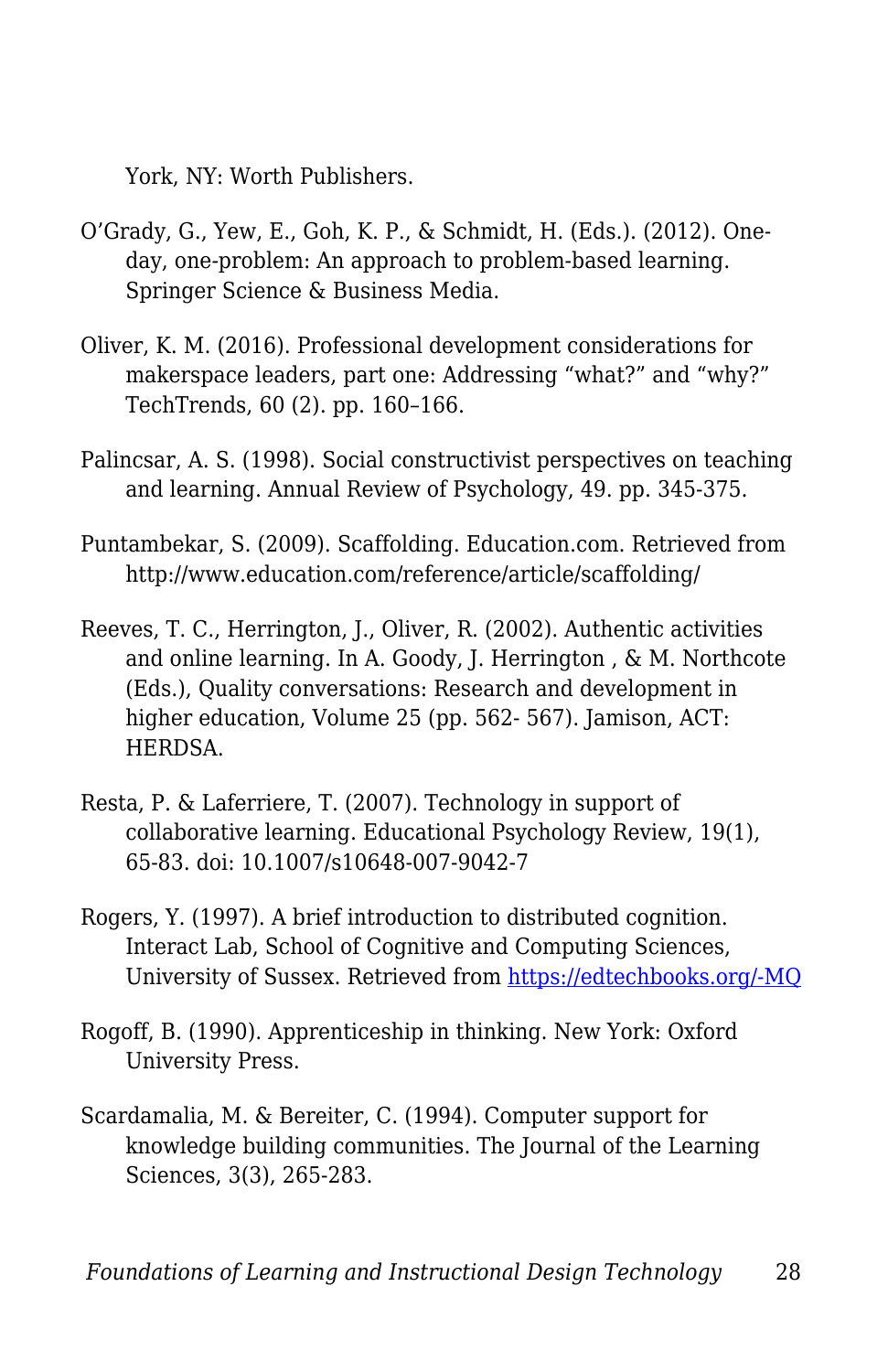- Scott, S., & Palincsar, A. (2013). Sociocultural theory. Retrieved from: [https://edtechbooks.org/-rD](http://dr-hatfield.com/theorists/resources/sociocultural_theory.pdf)
- Soja, E. W. (1996). Thirdspace. Malden, MA: Blackwell.
- Stahl, G., Koschmann, T., & Suthers, D. (2006). Computer-supported collaborative learning: An historical perspective. In R. K. Sawyer (Ed.), Cambridge handbook of the learning sciences (pp. 409-426). Cambridge, UK: Cambridge University Press.
- Vygotsky, L. S. (1978). Mind in society: The development of higher psychological processes.Cambridge, MA: Harvard University Press.
- Vygotsky, L. S. (1986). Thought and language. A. Kozulin (Trans.) Cambridge, MA: The MIT Press.
- Watson, S. L. & Reigeluth, C. M. (2016). The learner-centered paradigm of education. In R. West (Ed.). Foundations of learning and instructional design technology. Retrieved from [https://edtechbooks.org/-qf](https://lidtfoundations.pressbooks.com/chapter/systemic-change/).



Please complete this short survey to provide feedback on this chapter: <http://bit.ly/SocioculturalLearning>